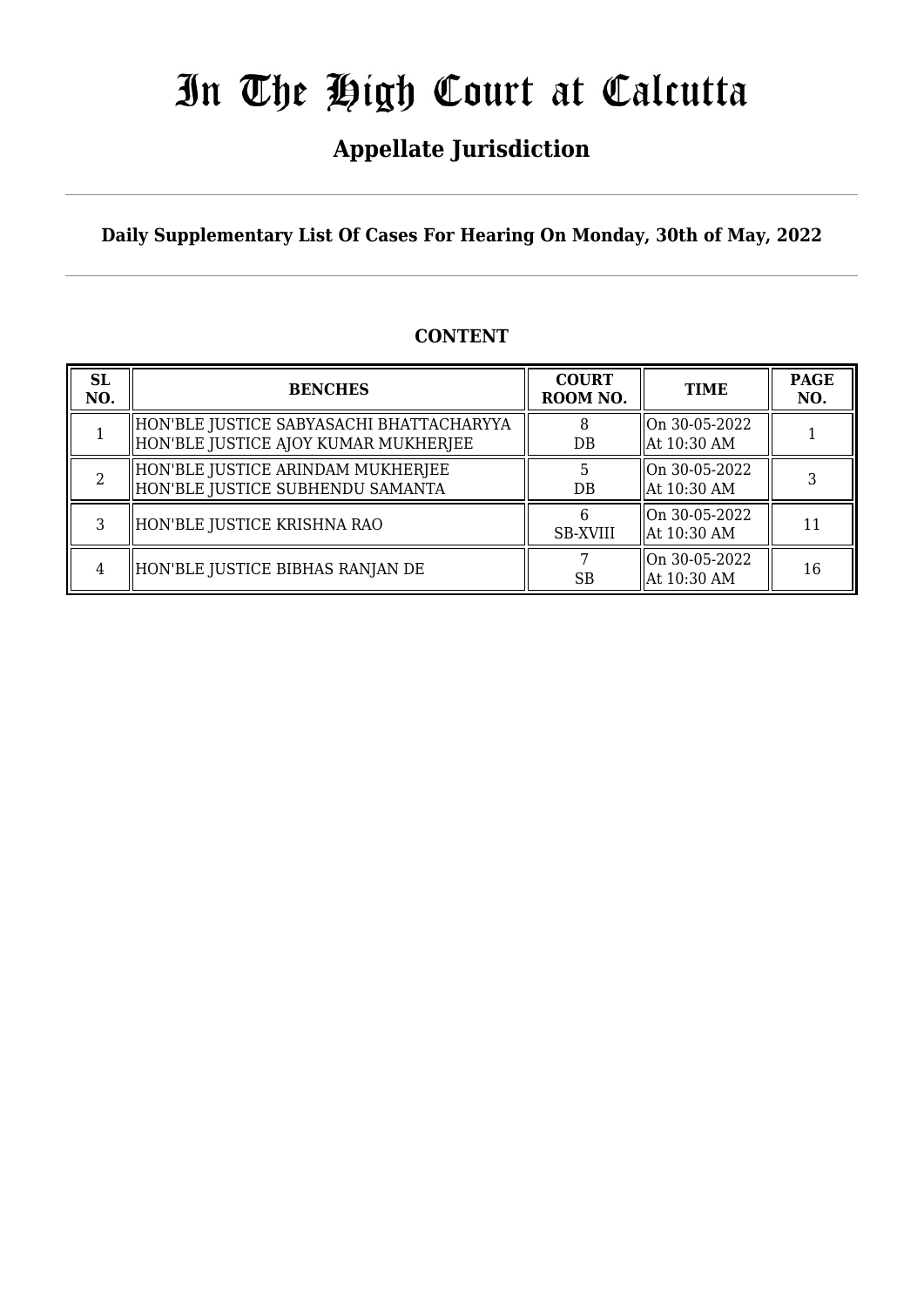

### **Appellate Side**

**DAILY CAUSELIST For Monday The 30th May 2022**

**COURT NO. 8**

**DIVISION BENCH (DB)**

**AT 10:30 AM**

**HON'BLE JUSTICE SABYASACHI BHATTACHARYYA HON'BLE JUSTICE AJOY KUMAR MUKHERJEE**

#### **(VACATION BENCH)**

#### **ON 30TH MAY, 2022 (MONDAY)- URGENT MATTERS RELATING TO CIVIL, WRIT JURISDICTIONS FILED DURING VACATION OR WITH LEAVE OF THE REGULAR BENCH.**

**HABEAS CORPUS**

|                |                         | NADLAS UURPUS                                                                |                       |
|----------------|-------------------------|------------------------------------------------------------------------------|-----------------------|
| 1              | WPA(H)/32/2022<br>(TOP) | HAFIJA LASKAR<br><b>VS</b><br>THE STATE OF WEST<br><b>BENGAL AND ORS.</b>    | ATANU GHOSH           |
|                |                         | PIL                                                                          |                       |
| $\overline{2}$ | WPA(P)/293/2021         | NILENDRA NARAYAN RAY<br>VS<br>STATE OF WEST BENGAL<br>AND ORS.               | GENIYA MUKHERJEE      |
|                | IA NO: CAN/1/2022       |                                                                              |                       |
| 3              | WPA(P)/237/2022         | PUKAR GAHATRAJ<br>VS.<br>UNION OF INDIA AND ORS.                             |                       |
| 4              | WPA(P)/238/2022         | TARAKESWAR GREEN<br>MATES AND ANR<br>VS.<br>STATE OF WEST BENGAL<br>AND ORS. | MAHABOOB AHMED        |
|                |                         | <b>INTRA COURT APPEAL AND APPLICATION</b>                                    |                       |
| 5              | MAT/833/2022            | RAJIV KR AGARWAL<br><b>VS</b><br>STATE OF WEST BENGAL<br>AND ORS.            | <b>SHAMIM UL BARI</b> |

IA NO: CAN/1/2022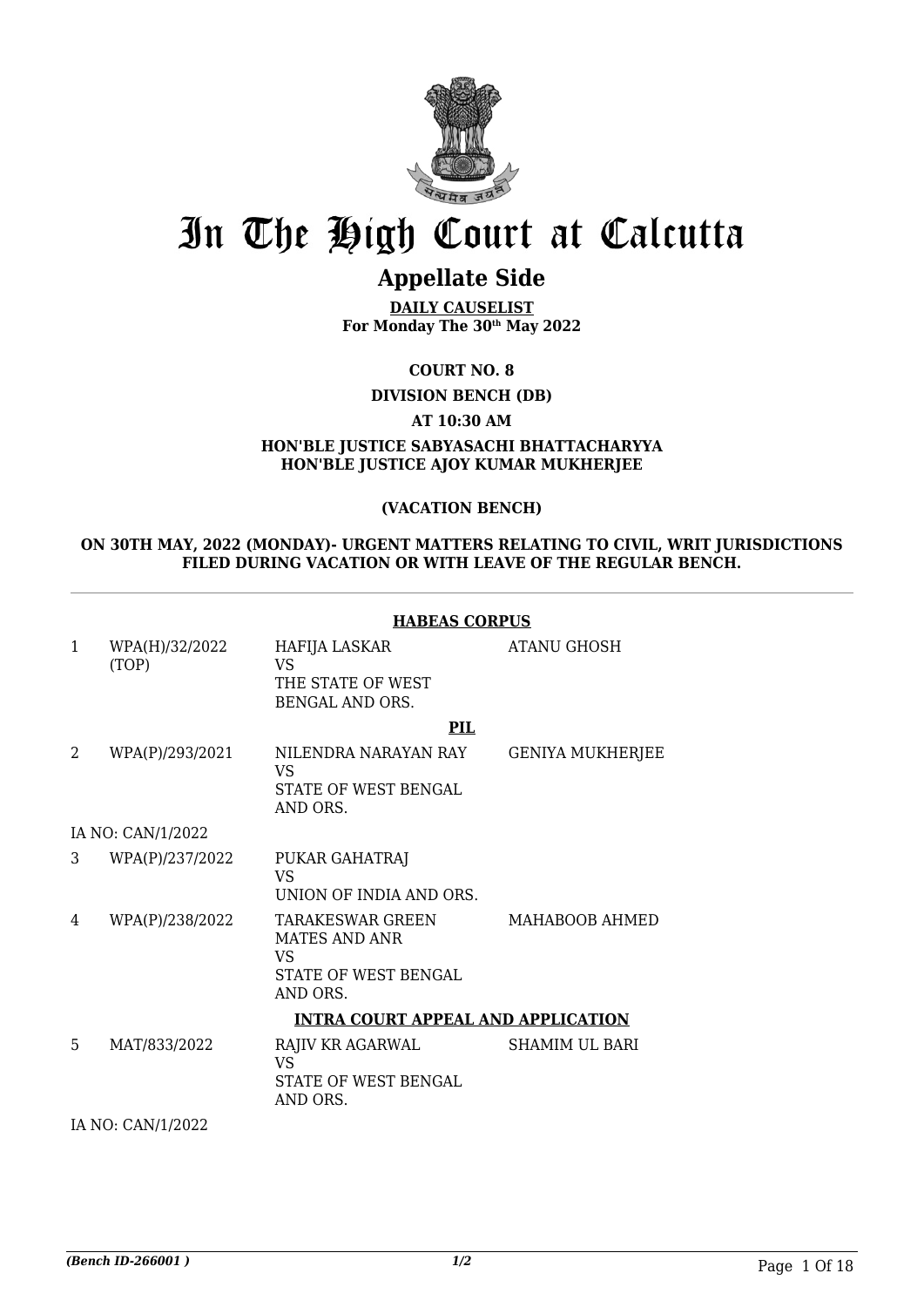| 6 | MAT/834/2022      | MIRA SHAW<br>VS<br>BHATPARA MUNICIPALITY<br>AND ORS.                | LAKSHMI SHAW           |
|---|-------------------|---------------------------------------------------------------------|------------------------|
|   | IA NO: CAN/1/2022 |                                                                     |                        |
| 7 | MAT/836/2022      | LOHIA JUTE PRESS PVT LTD<br>VS<br>STATE OF WEST BENGAL<br>AND ORS.  | <b>SWETA MUKHERJEE</b> |
|   | IA NO: CAN/1/2022 |                                                                     |                        |
| 8 | MAT/837/2022      | LOHIA JUTE PRESS PVT LTD<br>VS.<br>STATE OF WEST BENGAL<br>AND ORS. | <b>SWET MUKHERJEE</b>  |
|   | IA NO: CAN/1/2022 |                                                                     |                        |
|   |                   | <b>CIVIL APPEALS</b>                                                |                        |

( & APPLICATIONS )

| 9 | FMAT                  | ROHIT TYAGI            | NIRMAL KUMAR |
|---|-----------------------|------------------------|--------------|
|   | (ARBAWARD)/28/2022 VS |                        | CHOWDHURY    |
|   |                       |                        |              |
|   |                       | BOARD OF SHYAMA PRASAD |              |
|   |                       | MOOKERJEE PORT         |              |

IA NO: CAN/1/2022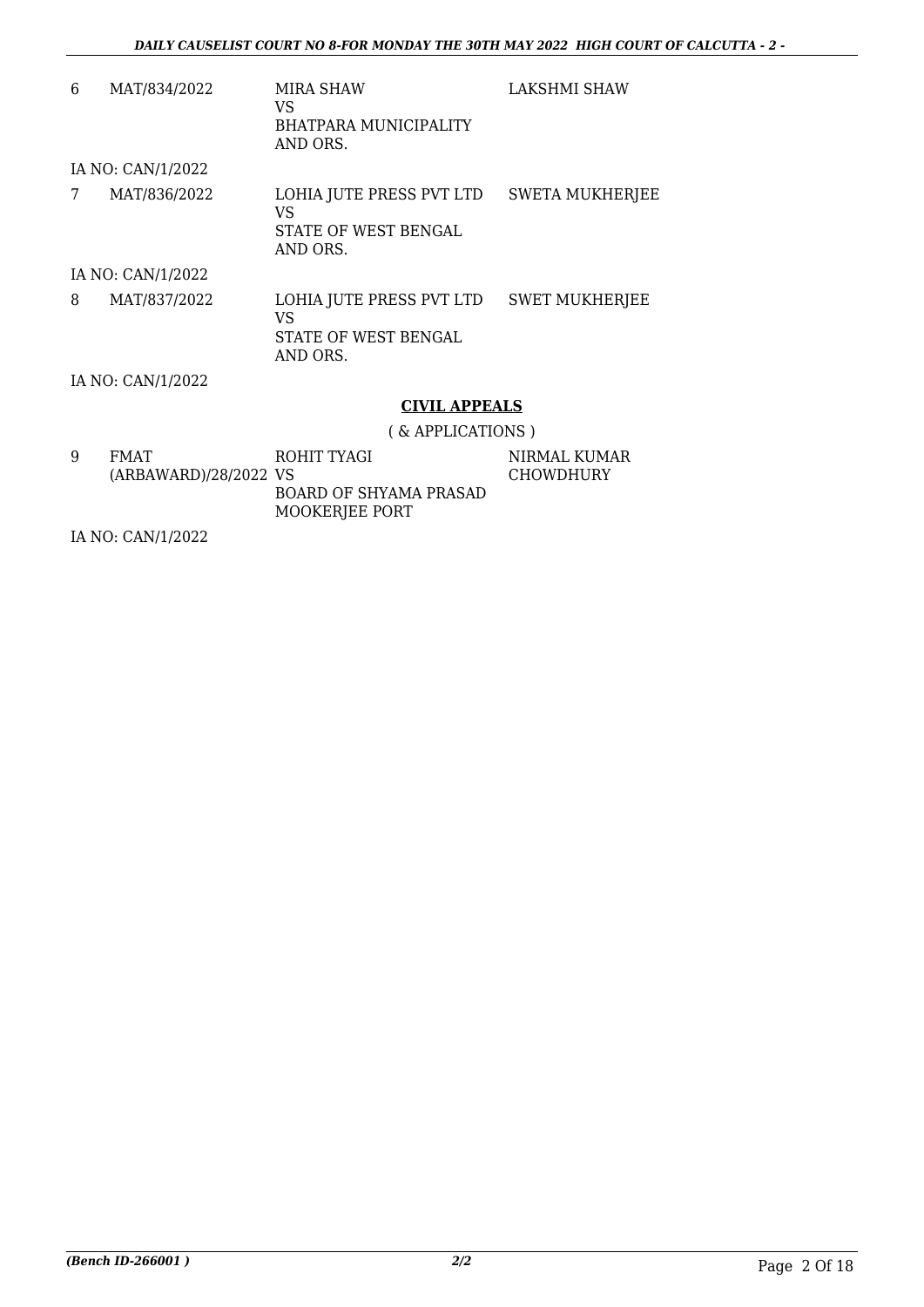

### **Appellate Side**

**DAILY CAUSELIST For Monday The 30th May 2022**

**COURT NO. 5**

**DIVISION BENCH (DB)**

**AT 10:30 AM**

**HON'BLE JUSTICE ARINDAM MUKHERJEE HON'BLE JUSTICE SUBHENDU SAMANTA**

#### **(VACATION BENCH)**

#### **ON 30TH MAY, 2022 (MONDAY)- URGENT MATTERS RELATING TO CRIMINAL JURISDICTION FILED DURING VACATION OR WITH LEAVE OF THE REGULAR BENCH.**

| $\mathbf{1}$   | <b>CRM</b><br>(NDPS)/509/2022 | <b>ABHIJIT DEB</b><br><b>VS</b><br>UNION OF INDIA                            | <b>ABHISHEK DEY</b>                         |
|----------------|-------------------------------|------------------------------------------------------------------------------|---------------------------------------------|
| $\mathfrak{D}$ | <b>CRM</b><br>(NDPS)/518/2022 | RAN VIJAY SINGH<br>VS<br><b>STATE OF WEST BENGAL</b>                         | <b>DEBASIS KAR</b>                          |
| 3              | <b>CRM</b><br>(NDPS)/534/2022 | <b>GOUTAM HAZRA @ TAKLA</b><br>VS<br><b>STATE OF WEST BENGAL</b>             | <b>SHASHANKA</b><br>SHEKHAR SAHA            |
| 4              | <b>CRM</b><br>(NDPS)/538/2022 | MD KALU@ATAUR<br><b>RAHAMAN</b><br>VS.<br>NARCOTICS CONTROL<br><b>BUREAU</b> | PARTHA SARATHI<br><b>GHOSH</b>              |
| 5              | <b>CRM</b><br>(NDPS)/539/2022 | ROMJAN MONDAL @ GOJEN<br><b>VS</b><br><b>STATE OF WEST BENGAL</b>            | RAJU MONDAL                                 |
| 6              | <b>CRM</b><br>(NDPS)/540/2022 | <b>RAJIB HOSSAIN</b><br><b>VS</b><br>STATE OF WEST BENGAL                    | SHIBAJI KUMAR DAS                           |
| 7              | <b>CRM</b><br>(NDPS)/541/2022 | UTPAL SARKAR @ SHIBA<br>VS<br><b>STATE OF WEST BENGAL</b>                    | <b>KALYAN KUMAR</b><br><b>BHATTACHARJEE</b> |
| 8              | <b>CRM</b><br>(NDPS)/542/2022 | SACHIN MALLICK AND ANR<br><b>VS</b><br><b>STATE OF WEST BENGAL</b>           | PRABIR MAJUMDER                             |

#### **APPLICATION FOR BAIL**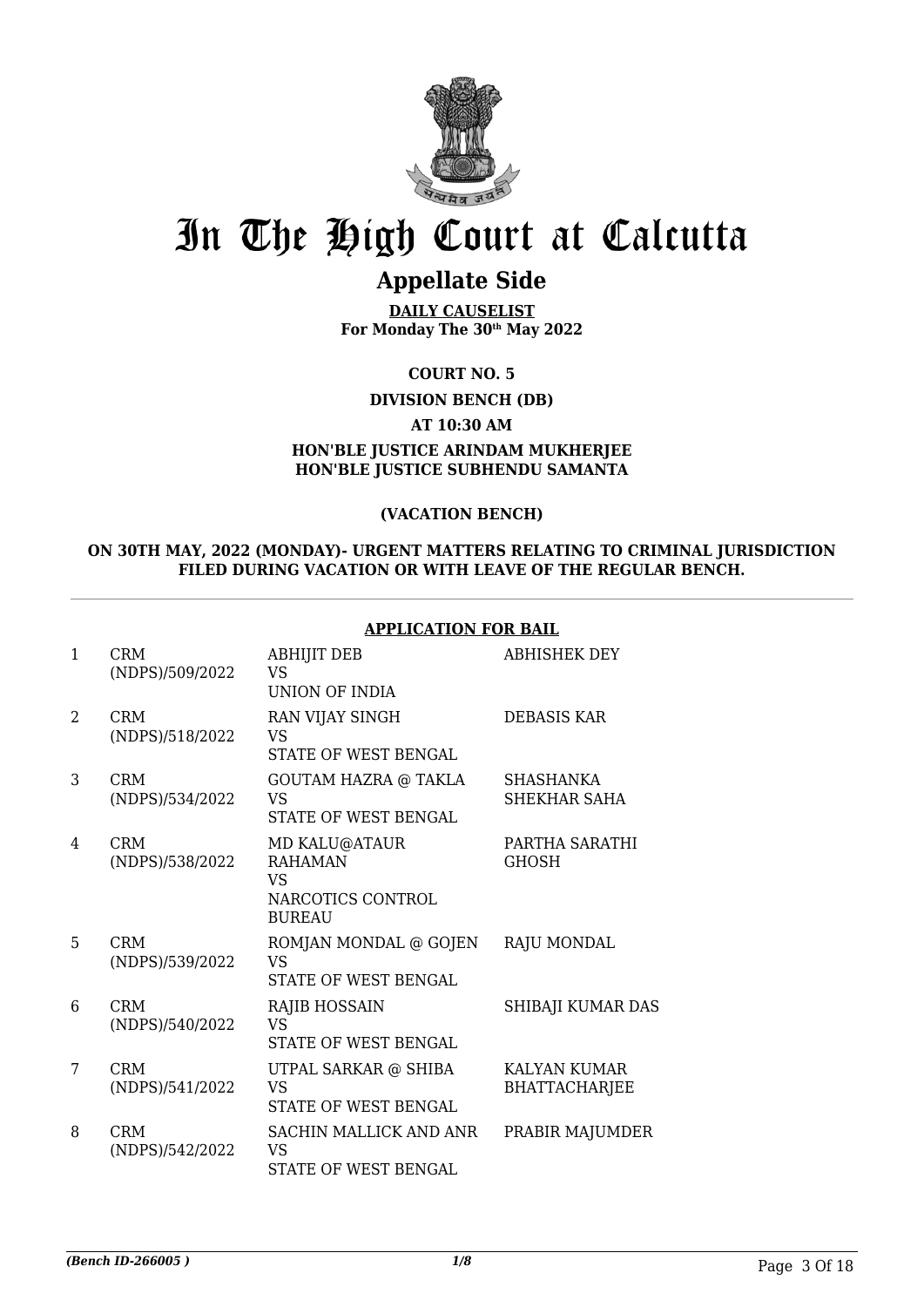| 9  | <b>CRM</b><br>(NDPS)/543/2022 | PRITISH BASU AND<br><b>ANOTHER</b><br>VS<br>STATE OF WEST BENGAL                      | <b>RAJU MONDAL</b>                          |
|----|-------------------------------|---------------------------------------------------------------------------------------|---------------------------------------------|
| 10 | <b>CRM</b><br>(NDPS)/544/2022 | RAHUL JAISWAL<br><b>VS</b><br>STATE OF WEST BENGAL                                    | <b>SUMAN DE</b>                             |
| 11 | <b>CRM</b><br>(NDPS)/545/2022 | ALI HASAN SARDAR @ ALI<br><b>HASSAION SARDAR</b><br><b>VS</b><br>STATE OF WEST BENGAL | PRONOJIT ROY                                |
| 12 | <b>CRM</b><br>(NDPS)/546/2022 | <b>SALIM MONDAL</b><br><b>VS</b><br>STATE OF WEST BENGAL                              | PRONOJIT ROY                                |
| 13 | <b>CRM</b><br>(DB)/1416/2022  | VIKASH MANJHI@BIKASH<br>MANJHIT@MANJI@MAJAI<br><b>VS</b>                              | <b>KALYAN KUMAR</b><br><b>BHATTACHARJEE</b> |
| 14 | <b>CRM</b><br>(DB)/1417/2022  | STATE OF WEST BENGAL<br>MD MAHTAB ALAM<br><b>VS</b><br>STATE OF WEST BENGAL           | <b>KALYAN KUMAR</b><br><b>BHATTACHARJEE</b> |
| 15 | <b>CRM</b><br>(DB)/1418/2022  | HOU YU FANG AND ANR<br><b>VS</b><br>STATE OF WEST BENGAL<br><b>AND ANR</b>            | <b>SUMITAVA</b><br><b>CHAKRABORTY</b>       |
| 16 | <b>CRM</b><br>(DB)/1419/2022  | MAHAMMAD ARMAN@MD<br><b>ARMAN</b><br><b>VS</b><br>STATE OF WEST BENGAL                | <b>SAYAN MUKHERJEE</b>                      |
| 17 | <b>CRM</b><br>(DB)/1422/2022  | <b>DILIP SARKAR</b><br>VS<br>STATE OF WEST BENGAL                                     | <b>SAYAN KANJILAL</b>                       |
| 18 | <b>CRM</b><br>(DB)/1427/2022  | MANIK SK @ PAKA @<br>SAHAJAHAN @ SAHAJAN<br><b>VS</b><br>STATE OF WEST BENGAL         | <b>SOURAV MUKHERJEE</b>                     |
| 19 | <b>CRM</b><br>(DB)/1429/2022  | SAMIRAN BALA @ PALASH<br><b>BALA</b><br><b>VS</b><br>STATE OF WEST BENGAL             | <b>RUPSA SREEMANI</b>                       |
| 20 | <b>CRM</b><br>(DB)/1430/2022  | DALIM SK<br><b>VS</b><br>STATE OF WEST BENGAL                                         | TAPODIP GUPTA                               |
| 21 | <b>CRM</b><br>(DB)/1431/2022  | AJAAN @ AZAN ALI @ AJAN<br>@ AZAN ALI<br><b>VS</b><br>STATE OF WEST BENGAL            | SHASHANKA<br>SHEKHAR SAHA                   |
| 22 | <b>CRM</b><br>(DB)/1432/2022  | <b>JAKIR HOSSAIN</b><br><b>VS</b><br>STATE OF WEST BENGAL                             | <b>BITASOK BANERJEE</b>                     |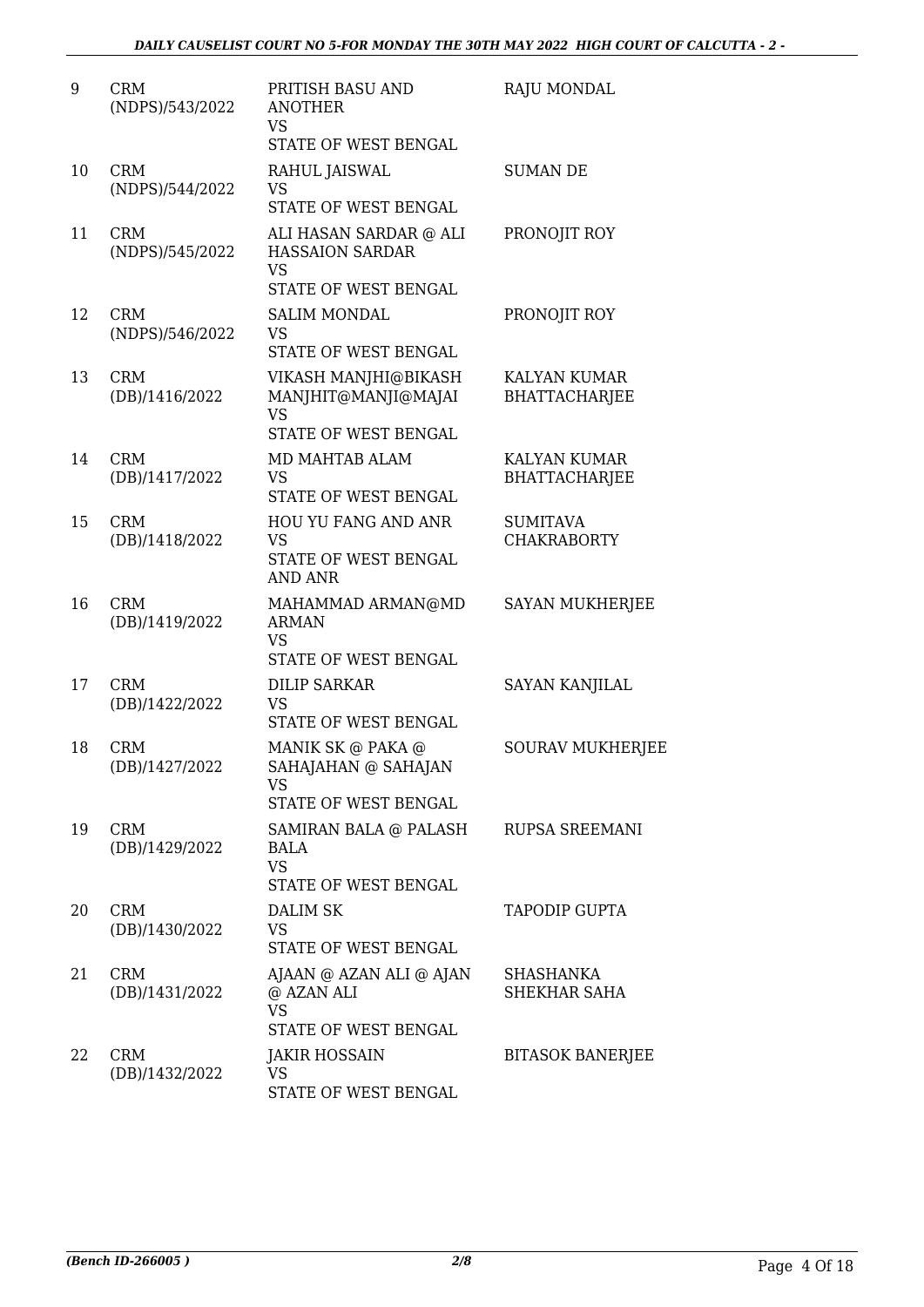| 23 | <b>CRM</b><br>(DB)/1433/2022 | ANUP ROY @ ASHOK @<br>ASHOK DA @ SUSANTA<br><b>MAJUMDAR</b><br><b>VS</b>                       | <b>ARKADEB BISWAS</b>                 |
|----|------------------------------|------------------------------------------------------------------------------------------------|---------------------------------------|
| 24 | <b>CRM</b><br>(DB)/1434/2022 | STATE OF WEST BENGAL<br>ERAJUL BISWAS @ KHOKON<br>VS                                           | <b>KARABI ROY</b>                     |
|    |                              | STATE OF WEST BENGAL                                                                           |                                       |
| 25 | <b>CRM</b><br>(DB)/1435/2022 | MD KAYES @KYASH @ MD<br>KEYSH<br><b>VS</b><br>STATE OF WEST BENGAL                             | PRADIP KR KUNDU                       |
| 26 | <b>CRM</b><br>(DB)/1436/2022 | KAMAL HOSSAIN @ KAMAL<br>HUSSAIN @ KAMALUDDIN<br><b>VS</b>                                     | <b>SABNAM LASKAR</b>                  |
|    |                              | STATE OF WEST BENGAL                                                                           |                                       |
| 27 | <b>CRM</b><br>(DB)/1437/2022 | <b>UMESH DUWEDI</b><br>VS<br>STATE OF WEST BENGAL                                              | <b>MRITUNJOY</b><br><b>CHATTERJEE</b> |
| 28 | <b>CRM</b>                   | PALASH BARIK                                                                                   | <b>SANDIP KUMAR</b>                   |
|    | (DB)/1438/2022               | VS<br>STATE OF WEST BENGAL                                                                     | <b>MONDAL</b>                         |
| 29 | <b>CRM</b><br>(DB)/1439/2022 | HERO SK. @ HIRU SK. @<br>HIRU SEKH @ HIRO SK.<br><b>VS</b>                                     | TAPODIP GUPTA                         |
|    |                              | STATE OF WEST BENGAL                                                                           |                                       |
| 30 | <b>CRM</b><br>(DB)/1440/2022 | JISAN SK. KISAN @ SK.<br><b>NADIM HOSSAIN</b><br><b>VS</b>                                     | MRITUNJOY<br><b>CHATTERJEE</b>        |
|    |                              | STATE OF WEST BENGAL                                                                           |                                       |
| 31 | <b>CRM</b><br>(DB)/1441/2022 | MD KHURRAM NAYEEM<br>VS<br><b>STATE OF WEST BENGAL</b>                                         | MRITYUNJOY<br><b>CHATTERJEE</b>       |
| 32 | <b>CRM</b><br>(DB)/1442/2022 | MD. SHAHZAD<br>VS<br>STATE OF WEST BENGAL                                                      | ABDUS SALAM                           |
| 33 | <b>CRM</b>                   | RAM SARDAR                                                                                     | <b>ANKITA DEY</b>                     |
|    | (DB)/1443/2022               | VS<br>STATE OF WEST BENGAL                                                                     |                                       |
| 34 | <b>CRM</b><br>(DB)/1444/2022 | ARSAIYA PATHAN<br>VS<br>STATE OF WEST BENGAL                                                   | <b>MRITUNJOY</b><br><b>CHATTERJEE</b> |
| 35 | <b>CRM</b><br>(DB)/1445/2022 | MD. TAFIQUE @ MD.<br>TOUFIK @ MD. TAUFIK @<br><b>MANI</b><br><b>VS</b><br>STATE OF WEST BENGAL | MRITUNJOY<br><b>CHATTERJEE</b>        |
| 36 | <b>CRM</b><br>(DB)/1446/2022 | <b>GOURAV SHARMA</b><br><b>VS</b><br>STATE OF WEST BENGAL                                      | ANKITA DEY                            |
| 37 | <b>CRM</b><br>(DB)/1447/2022 | FURAI SK.<br>VS<br>STATE OF WEST BENGAL                                                        | MD. JANNAT UL<br><b>FIRDOUS</b>       |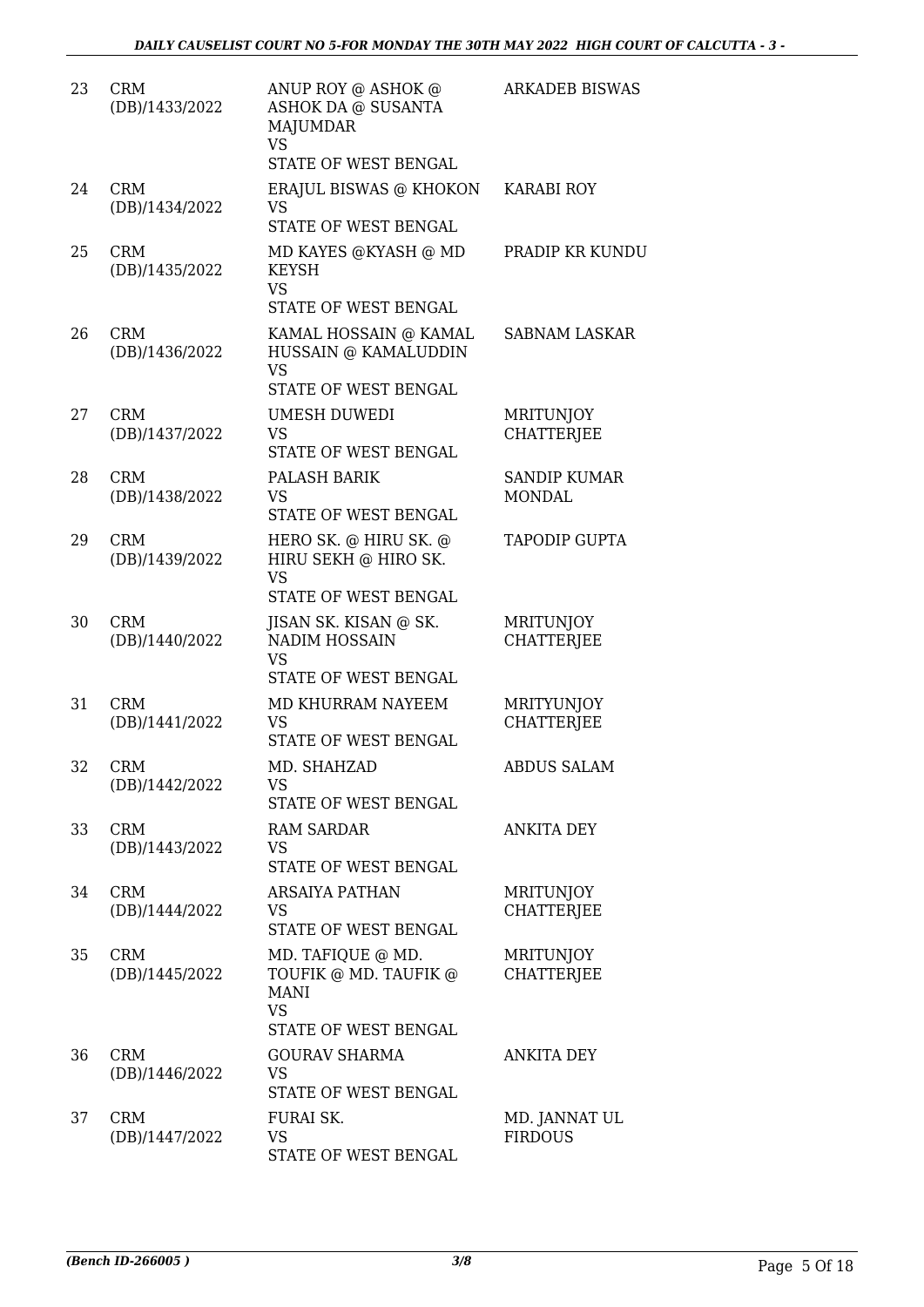| 38 | <b>CRM</b><br>(DB)/1448/2022                 | MAYARANI KISKO @<br><b>MANDIRA MAHAKUR</b><br><b>VS</b><br>STATE OF WEST BENGAL                 | <b>MRITYUNJOY</b><br><b>CHATTERJEE</b> |
|----|----------------------------------------------|-------------------------------------------------------------------------------------------------|----------------------------------------|
| 39 | <b>CRM</b><br>(DB)/1449/2022                 | SK. GOLAM MD @ LALU<br>VS<br>STATE OF WEST BENGAL                                               | SK. SAMIM AKHTER                       |
| 40 | <b>CRM</b><br>(DB)/1450/2022<br>(02.06.2022) | SOMNATH DUTTA @ BURO<br><b>DUTTA</b><br><b>VS</b><br>STATE OF WEST BENGAL                       | SHIBAJI KUMAR DAS                      |
| 41 | <b>CRM</b><br>(DB)/1451/2022                 | SAIFUDDIN MONDAL<br>VS<br>STATE OF WEST BENGAL                                                  | S. K. HUMAYAN REZA                     |
| 42 | <b>CRM</b><br>(DB)/1452/2022                 | HABIB MIYA @ BABU<br>VS<br>STATE OF WEST BENGAL                                                 | S. K. HUMAYAN REZA                     |
| 43 | <b>CRM</b><br>(DB)/1453/2022                 | HABIBAR RAHAMAN<br>VS<br>STATE OF WEST BENGAL                                                   | S. K. HUMAYAN REZA                     |
| 44 | <b>CRM</b><br>(DB)/1454/2022                 | NUR ALI SK @ NUR ALI<br><b>SEIKH</b><br><b>VS</b><br>STATE OF WEST BENGAL                       | MD JANNAT UL<br><b>FIRDOUS</b>         |
| 45 | <b>CRM</b><br>(DB)/1455/2022                 | SUBHADEEP KULAVI @<br><b>BABU</b><br>VS<br>STATE OF WEST BENGAL                                 | ASIT KUMAR DE                          |
| 46 | <b>CRM</b><br>(DB)/1456/2022                 | PAPPU @ PAGAL KAIBARTYA<br><b>AND ANR</b><br>VS<br>STATE OF WEST BENGAL                         | ARITRA<br><b>BHATTACHARYA</b>          |
| 47 | <b>CRM</b><br>(DB)/1457/2022                 | ASHIT RUIDAS @ ASIM<br>RUIDAS<br>VS<br>STATE OF WEST BENGAL                                     | <b>ARUNAVA GANGULY</b>                 |
| 48 | <b>CRM</b><br>(DB)/1458/2022                 | RAHUL BAULDAS @ TINKU<br><b>BAULDAS</b><br><b>VS</b><br>STATE OF WEST BENGAL                    | <b>ARUNAVA GANGULY</b>                 |
| 49 | <b>CRM</b><br>(DB)/1459/2022                 | SK. JAMIR HUSSAIN @<br><b>CHANDU</b><br><b>VS</b><br>STATE OF WEST BENGAL                       | ARUNAVA GANGULY                        |
| 50 | <b>CRM</b><br>(DB)/1460/2022                 | TAPAS SING @ TAPAS<br>SINGH @ TAPAS SINGH<br><b>SARDAR</b><br><b>VS</b><br>STATE OF WEST BENGAL | ANKITA DEY                             |
| 51 | <b>CRM</b><br>(DB)/1461/2022                 | MITHUN MONDAL AND<br>ORS.<br>VS<br>STATE OF WEST BENGAL                                         | SOURAV MUKHERJEE                       |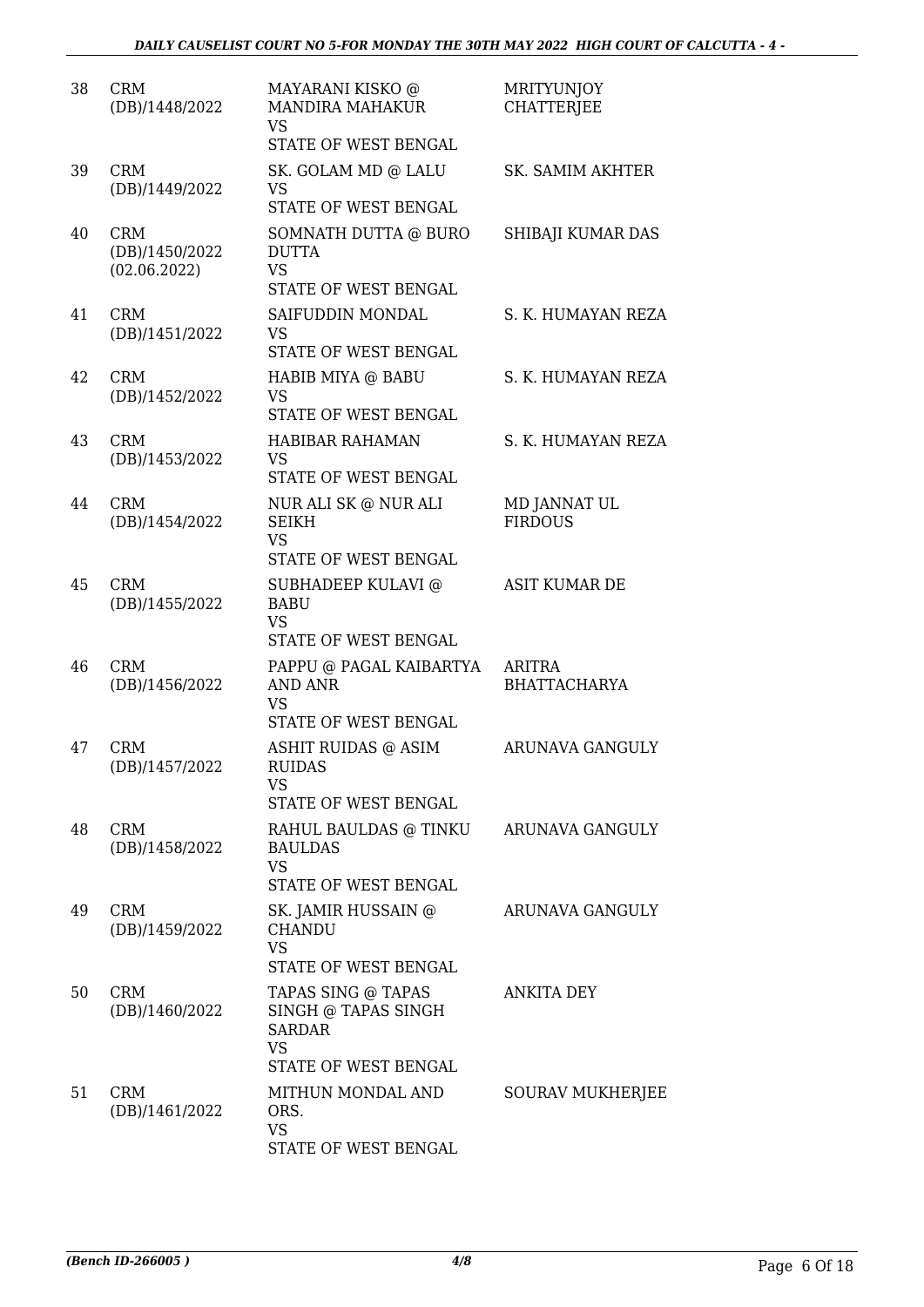| 52 | <b>CRM</b><br>(DB)/1462/2022 | RATHU SUTRADHAR<br>VS<br>STATE OF WEST BENGAL                                                  | ANKITA DEY                           |
|----|------------------------------|------------------------------------------------------------------------------------------------|--------------------------------------|
| 53 | <b>CRM</b><br>(DB)/1463/2022 | SIDDHESWAR MODAK<br><b>VS</b><br>STATE OF WEST BENGAL                                          | SUBHASH CHANDRA<br><b>ATHA</b>       |
| 54 | <b>CRM</b><br>(DB)/1464/2022 | <b>TARAK BISWAS</b><br>VS<br>STATE OF WEST BENGAL                                              | SAYAN KANJILAL                       |
| 55 | <b>CRM</b><br>(DB)/1465/2022 | <b>BABLU RAJBANSHI</b><br>VS<br>STATE OF WEST BENGAL                                           | PRONOJIT ROY                         |
| 56 | <b>CRM</b><br>(DB)/1466/2022 | ARUN BARMAN @ NARAN<br><b>VS</b><br>STATE OF WEST BENGAL                                       | Jeenia Rudra                         |
| 57 | <b>CRM</b><br>(DB)/1467/2022 | <b>AFSARUL HOQUE</b><br><b>VS</b><br><b>STATE OF WEST BENGAL</b>                               | PRONOJIT ROY                         |
| 58 | <b>CRM</b><br>(DB)/1468/2022 | SARFARAJ KHAN<br><b>VS</b><br><b>STATE OF WEST BENGAL</b>                                      | SOHAM DE DHARA                       |
| 59 | <b>CRM</b><br>(DB)/1469/2022 | FIROJ SK @ PABAN AND<br><b>ANR</b><br><b>VS</b><br>STATE OF WEST BENGAL                        | <b>SOURAV MUKHERJEE</b>              |
| 60 | <b>CRM</b><br>(DB)/1470/2022 | TOMIRUL SK ALIAS<br><b>TAMIRUL SK</b><br><b>VS</b>                                             | <b>SOURAV MUKHERJEE</b>              |
|    |                              | STATE OF WEST BENGAL                                                                           |                                      |
| 61 | <b>CRM</b><br>(DB)/1471/2022 | CHHUTULAL @ CHHUTU<br>KUMAR @ CHHUTULAL @<br>CHHUTU MAJHI<br><b>VS</b><br>STATE OF WEST BENGAL | <b>ARITRA</b><br><b>BHATTACHARYA</b> |
| 62 | <b>CRM</b><br>(DB)/1472/2022 | SK MD ANISUR RAHAMAN<br>VS<br>STATE OF WEST BENGAL                                             | <b>GOUTAM DEY</b>                    |
|    |                              | <b>APPLICATION FOR ANTICIPATORY BAIL</b>                                                       |                                      |
| 63 | CRM (A)/2416/2022            | SONARUL HOSSAIN AND<br><b>ORS</b><br><b>VS</b><br>STATE OF WEST BENGAL                         | <b>JEENIA RUDRA</b>                  |
| 64 | CRM (A)/2420/2022            | MASUM GAZI<br><b>VS</b><br>STATE OF WEST BENGAL                                                | LAKSHMINATH<br><b>BHATTACAHRYA</b>   |
| 65 | CRM (A)/2421/2022            | UTPAL PAUL<br><b>VS</b><br>STATE OF WEST BENGAL                                                | SAYAN KANJILAL                       |
| 66 | CRM (A)/2422/2022            | CHANDHARI PRADHAN<br><b>VS</b><br>STATE OF WEST BENGAL                                         | UTTAM BANERJEE                       |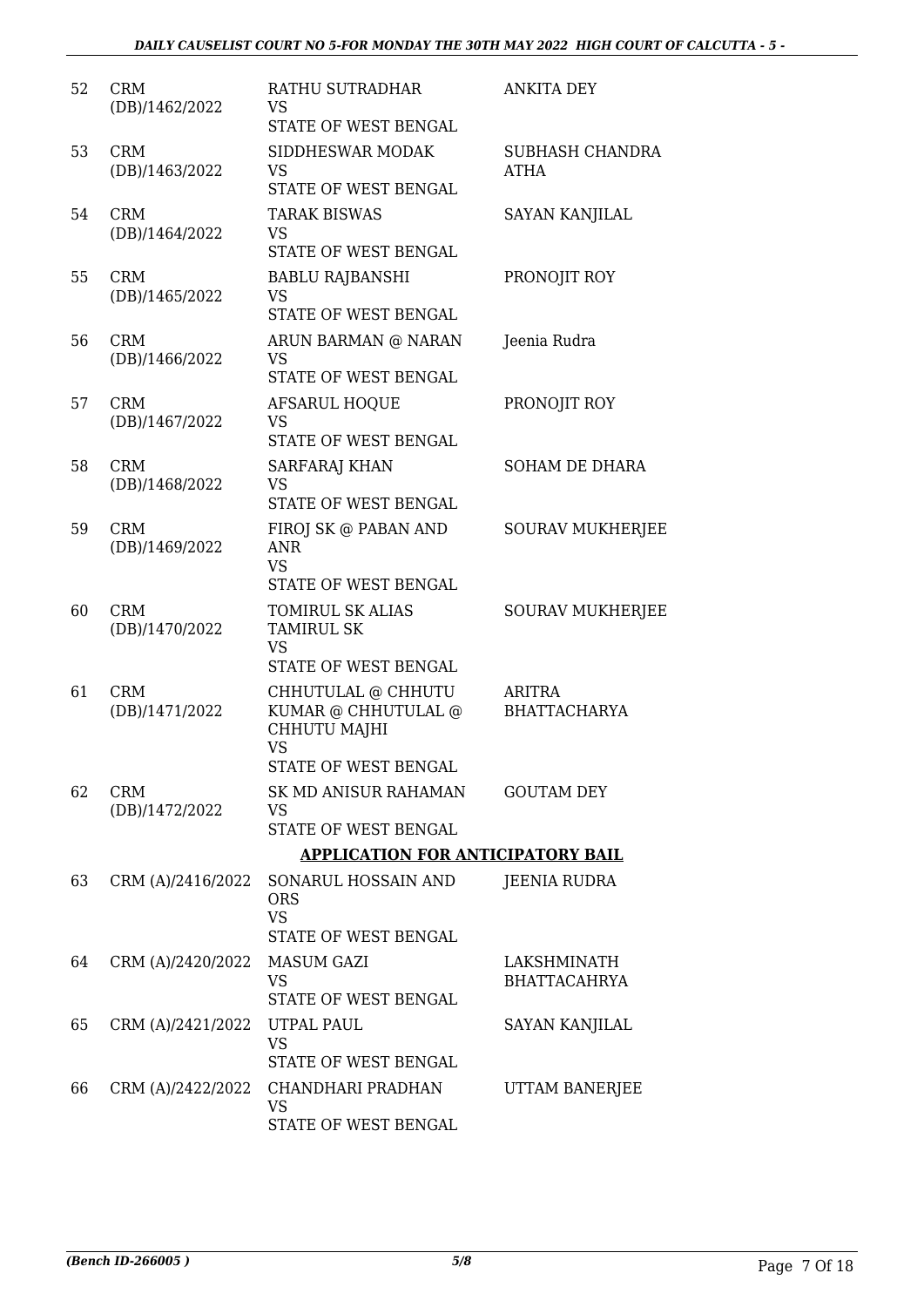| 67 | CRM (A)/2423/2022 | RANA SARKAR<br><b>VS</b><br>STATE OF WEST BENGAL                             | <b>RUPSA SREEMANI</b>              |
|----|-------------------|------------------------------------------------------------------------------|------------------------------------|
| 68 | CRM (A)/2424/2022 | <b>BUDDHADEV BERA</b><br><b>VS</b><br>STATE OF WEST BENGAL                   | UTTAM BANERJEE                     |
| 69 | CRM (A)/2425/2022 | <b>BARUN GHOSH</b><br><b>VS</b><br>STATE OF WEST BENGAL                      | OINDRILA GHOSH                     |
| 70 | CRM (A)/2426/2022 | <b>PALLABI DAS</b><br><b>VS</b><br>STATE OF WEST BENGAL                      | <b>JYOTI AGARWAL</b>               |
| 71 | CRM (A)/2427/2022 | JBA OJHA @ JOBA OJHA<br><b>VS</b><br>STATE OF WEST BENGAL                    | RUPSA SREEMANI                     |
| 72 | CRM (A)/2428/2022 | NIRAJ YADAV<br><b>VS</b><br>STATE OF WEST BENGAL                             | <b>JONAKI SAHA</b>                 |
| 73 | CRM (A)/2429/2022 | MILON BISWAS AND ANR<br><b>VS</b><br><b>STATE OF WEST BENGAL</b>             | <b>KARABI ROY</b>                  |
| 74 | CRM (A)/2430/2022 | MADHABI GHOSH AND ANR<br><b>VS</b><br>STATE OF WEST BENGAL                   | <b>ASHIM KUMAR</b><br><b>ROUTH</b> |
| 75 | CRM (A)/2431/2022 | OBAIDUR RAHAMAN AND<br><b>ANR</b><br><b>VS</b><br>STATE OF WEST BENGAL       | <b>SARTHAK BARMAN</b>              |
| 76 | CRM (A)/2432/2022 | <b>SK OHIDUL ISLAM</b><br><b>VS</b><br><b>STATE OF WEST BENGAL</b>           | <b>SANDIP DINDA</b>                |
| 77 | CRM (A)/2433/2022 | JAYANTA CHOUDHURY AND<br><b>ANOTHER</b><br>VS<br><b>STATE OF WEST BENGAL</b> | <b>TAPODIP DUPTA</b>               |
| 78 | CRM (A)/2434/2022 | <b>SOKHINA KHATUN</b><br><b>VS</b><br>STATE OF WEST BENGAL                   | RANJIT SINGH                       |
| 79 | CRM (A)/2435/2022 | ASRAFUL ALAM SK @ SEKH<br>AND ORS<br><b>VS</b><br>STATE OF WEST BENGAL       | <b>SOURAV MUKHERJEE</b>            |
| 80 | CRM (A)/2436/2022 | SHIBU MAJHI AND ORS.<br><b>VS</b><br>STATE OF WEST BENGAL                    | MRITUNJOY<br><b>CHAKRABORTY</b>    |
| 81 | CRM (A)/2437/2022 | ALOM SK AND ANOTHER<br>VS<br>STATE OF WEST BENGAL                            | <b>BITASOK BANERJEE</b>            |
| 82 | CRM (A)/2438/2022 | <b>HAZRAT MOMIN</b><br><b>VS</b><br>STATE OF WEST BENGAL                     | MRITUNJOY<br><b>CHATTERJEE</b>     |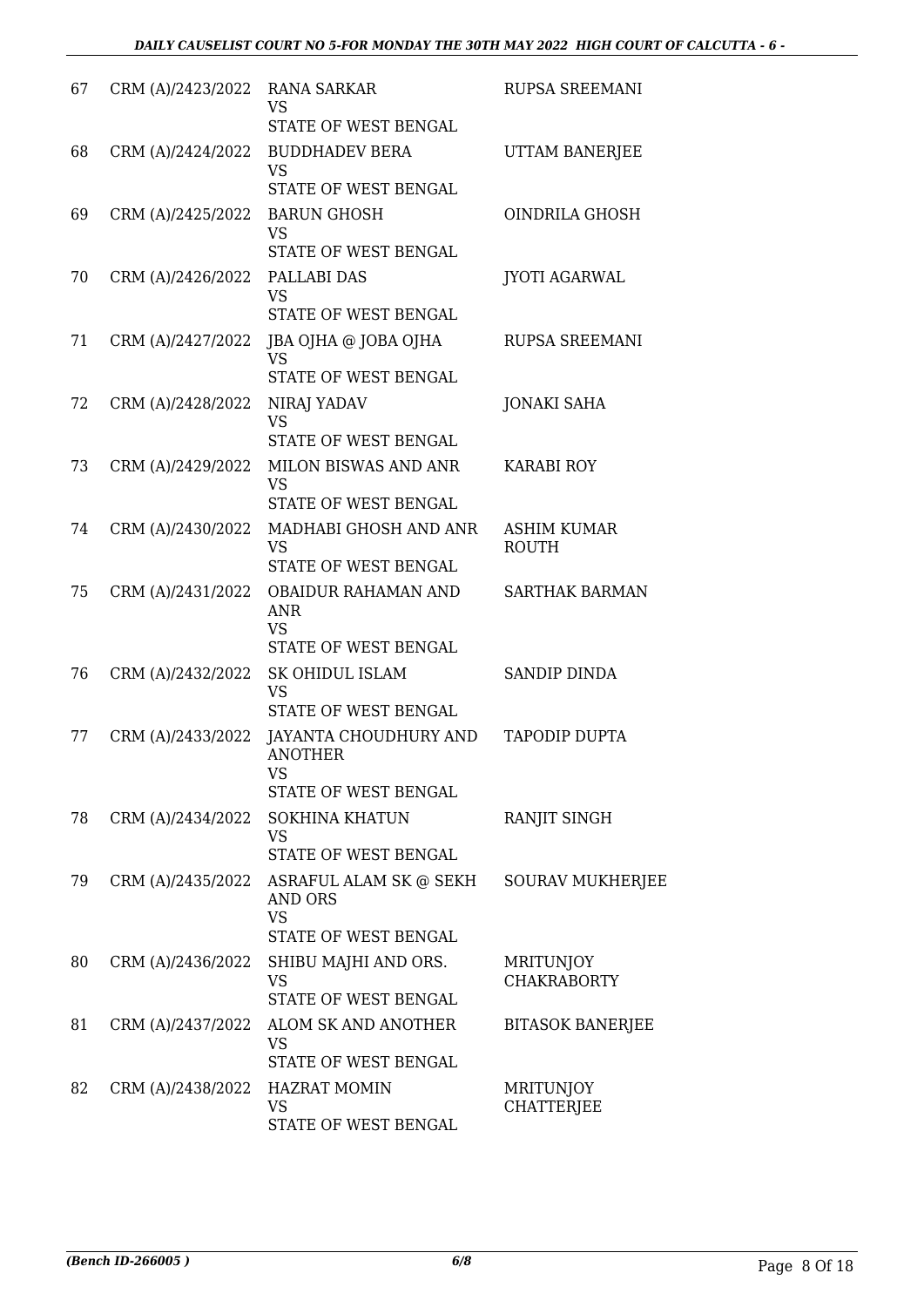| 83 |                   | CRM (A)/2439/2022 CHANCHAL SK @ HASAN<br>ALI<br><b>VS</b>                                                                     | <b>ARNAB SAHA</b>                      |
|----|-------------------|-------------------------------------------------------------------------------------------------------------------------------|----------------------------------------|
|    |                   | STATE OF WEST BENGAL                                                                                                          |                                        |
| 84 | CRM (A)/2440/2022 | <b>TIPU SULTAN</b><br><b>VS</b><br>STATE OF WEST BENGAL                                                                       | <b>ARNAB SAHA</b>                      |
| 85 | CRM (A)/2441/2022 | ASIF MOHAMMAD @ ASIF @<br><b>VIKI</b><br><b>VS</b>                                                                            | MRITYUNJOY<br><b>CHATTERJEE</b>        |
| 86 | CRM (A)/2442/2022 | STATE OF WEST BENGAL<br>PRADIP BISWAS @ PABITRO<br><b>BISWAS</b><br><b>VS</b>                                                 | <b>ARNAB SAHA</b>                      |
| 87 |                   | STATE OF WEST BENGAL<br>CRM (A)/2443/2022 PITU MEHENA @ DOLY<br><b>MEHENA</b><br><b>VS</b>                                    | ARNAB SAHA                             |
| 88 | CRM (A)/2444/2022 | STATE OF WEST BENGAL<br>NEMAI MONDAL @ NIMAI<br><b>MONDAL</b><br><b>VS</b>                                                    | ARNAB SAHA                             |
| 89 | CRM (A)/2445/2022 | STATE OF WEST BENGAL<br>NANI KUNDU AND ORS<br><b>VS</b><br>STATE OF WEST BENGAL                                               | <b>ANSUMAN BERA</b>                    |
| 90 | CRM (A)/2446/2022 | RIYA HALDER<br><b>VS</b><br>STATE OF WEST BENGAL                                                                              | <b>DEBASIS KAR</b>                     |
| 91 | CRM (A)/2447/2022 | MIHIR RANJAN MUNSHI<br><b>AND ANR</b><br><b>VS</b>                                                                            | <b>MRITYUNJOY</b><br><b>CHATTERJEE</b> |
|    |                   | STATE OF WEST BENGAL<br>92 CRM (A)/2448/2022 AMITAVA BAIRAGI @<br>AMITAV BAIRAGI AND ORS<br><b>VS</b><br>STATE OF WEST BENGAL | SAFDAR AZAM                            |
| 93 |                   | CRM (A)/2449/2022 NARAYAN SINGH AND ORS<br><b>VS</b><br>STATE OF WEST BENGAL                                                  | <b>ANKITA DEY</b>                      |
| 94 | CRM (A)/2450/2022 | AMIT SINGH @ AMIT RAJ<br><b>CHOWDHURY</b><br><b>VS</b><br>STATE OF WEST BENGAL                                                | <b>ANKITA DEY</b>                      |
| 95 |                   | CRM (A)/2451/2022 AMIT SINGH @ AMIT RAJ<br><b>CHOWDHURY</b><br><b>VS</b><br>STATE OF WEST BENGAL                              | ANKITA DEY                             |
| 96 |                   | CRM (A)/2452/2022 PRAMOD KUMAR PANDEY<br><b>VS</b><br>STATE OF WEST BENGAL                                                    | SAMBRITA B.<br><b>CHATTERJEE</b>       |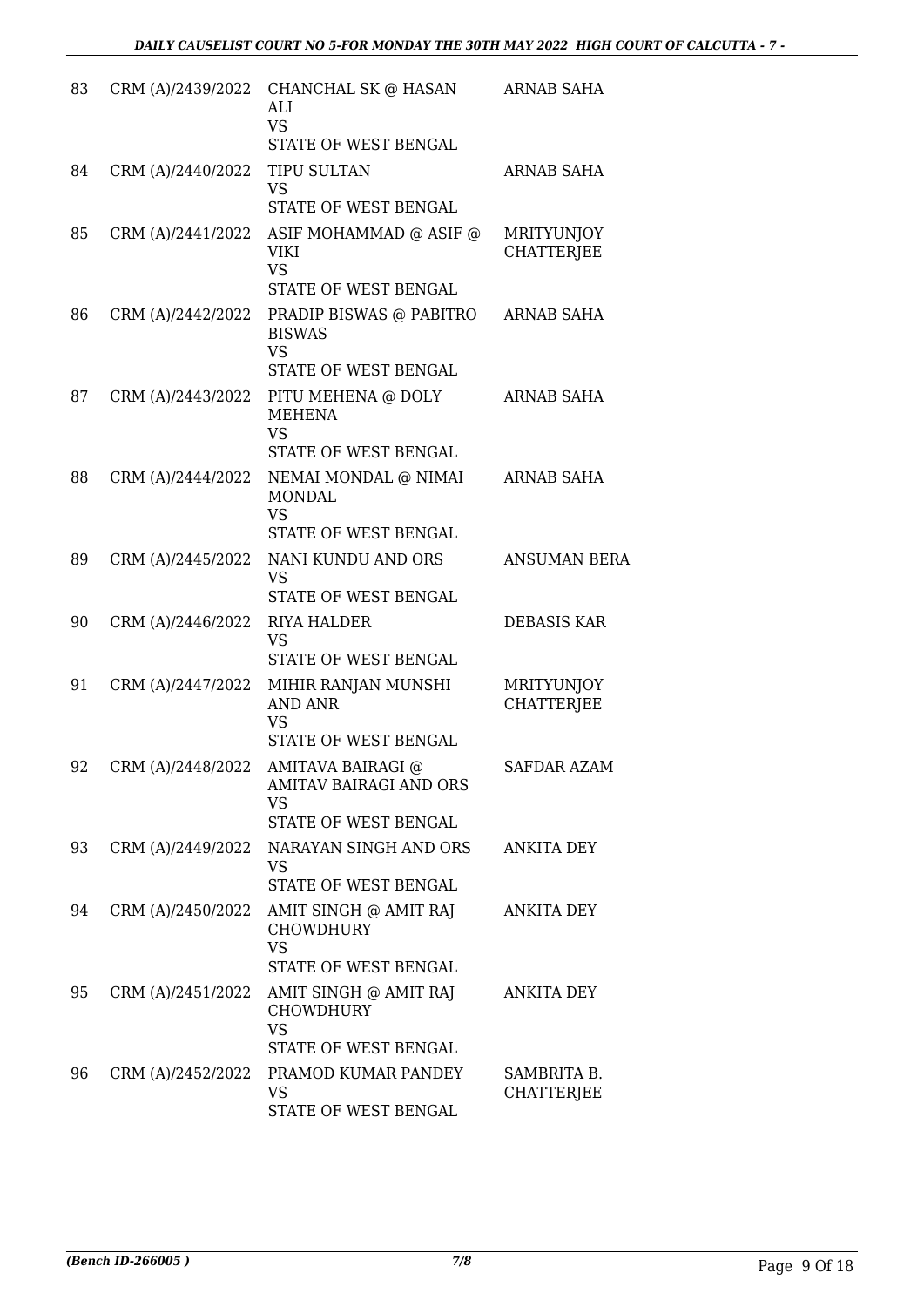| 97 |                       | CRM (A)/2453/2022 UJJAL CHATTARAJ AND ORS<br><b>VS</b>                                                         | <b>ANKITA DEY</b>             |
|----|-----------------------|----------------------------------------------------------------------------------------------------------------|-------------------------------|
|    |                       | <b>STATE OF WEST BENGAL</b>                                                                                    |                               |
| 98 | CRM (A)/2454/2022     | POTEL MD @ DHAN MD<br><b>AND ORS</b><br><b>VS</b>                                                              | PRONOJIT ROY                  |
|    |                       | STATE OF WEST BENGAL                                                                                           |                               |
| 99 |                       | CRM (A)/2455/2022 MITUL SK @ JIYAUR<br><b>RAHAMAN AND ORS</b><br><b>VS</b>                                     | <b>ARNAB SAHA</b>             |
|    |                       | <b>STATE OF WEST BENGAL</b>                                                                                    |                               |
|    | 100 CRM (A)/2456/2022 | ACHINTA MONDAL @<br><b>ACHINTA KR MONDAL</b><br><b>VS</b><br>STATE OF WEST BENGAL                              | <b>SOURAV MUKHERJEE</b>       |
|    |                       | 101 CRM (A)/2457/2022 ANSURAH BEGUM @<br><b>ANSURA BEGAM</b><br>VS <sub>1</sub><br><b>STATE OF WEST BENGAL</b> | RAVI RANJAN KUMAR             |
|    | 102 CRM (A)/2458/2022 | LALIT DALMIYA<br><b>VS</b><br><b>STATE OF WEST BENGAL</b>                                                      | PRIYA NANDY                   |
|    |                       | <b>MODIFICATION/RELAXATION OF BAIL</b>                                                                         |                               |
|    | 103 CRM/4139/2021     | RAMESH MAHATO AND<br><b>OTHERS</b><br><b>VS</b><br>STATE OF WEST BENGAL                                        | SOUMAJIT<br><b>CHATTERJEE</b> |
|    | IA NO: CRAN/3/2022    |                                                                                                                |                               |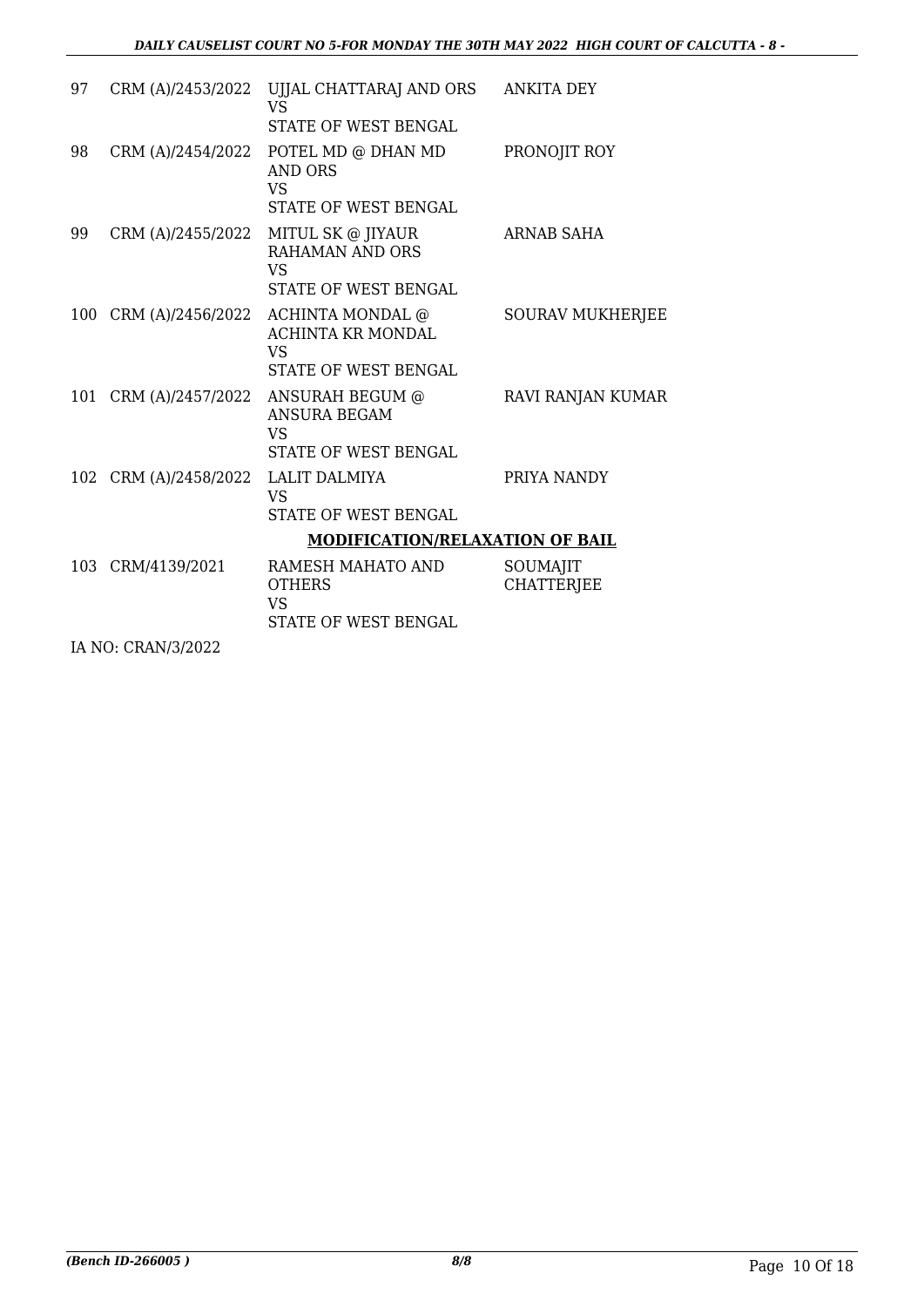

### **Appellate Side**

**DAILY CAUSELIST For Monday The 30th May 2022**

**COURT NO. 6 SINGLE BENCH (SB) AT 10:30 AM HON'BLE JUSTICE KRISHNA RAO**

#### **(VACATION BENCH)**

#### **ON 30TH MAY, 2022 (MONDAY)- URGENT MATTERS RELATING TO CIVIL, WRIT JURISDICTIONS FILED DURING VACATION OR WITH LEAVE OF THE REGULAR BENCH.**

|              |                | <b>TOP</b>                                                                                           |                      |
|--------------|----------------|------------------------------------------------------------------------------------------------------|----------------------|
| $\mathbf{1}$ | WPA/9695/2022  | M/S. AMIT METALIKS<br><b>LIMITED</b><br><b>VS</b><br>THE STATE OF WEST<br><b>BENGAL AND ORS.</b>     | PRITAM ROY           |
|              |                | <b>LISTED MOTION</b>                                                                                 |                      |
| 2            | WPA/19594/2021 | SURJYAKANTA BERA AND ANANDAYAMI GHOSH<br><b>ORS</b><br><b>VS</b><br>STATE OF WEST BENGAL<br>AND ORS. |                      |
| 3            | WPA/5370/2022  | NARAYAN DAS<br><b>VS</b><br><b>STATE OF WEST BENGAL</b><br>AND ORS.                                  | <b>DEBASIS KAR</b>   |
| 4            | WPA/7398/2022  | INDRANIL MUKHERJEE<br>VS<br><b>IDFC FIRST BANK LIMITED</b><br><b>AND OTHERS</b>                      | <b>SUCHARITA ROY</b> |
| 5            | WPA/7648/2022  | AYUB ALI MANDAL AND<br><b>ANR</b><br><b>VS</b><br>THE STATE OF WEST<br><b>BENGAL AND ORS</b>         | AVIPSA SARKAR        |
| 6            | WPA/7950/2022  | <b>SAIMUDDIN SK</b><br>VS<br>STATE OF WEST BENGAL<br>AND ORS.                                        | <b>ARNAB SAHA</b>    |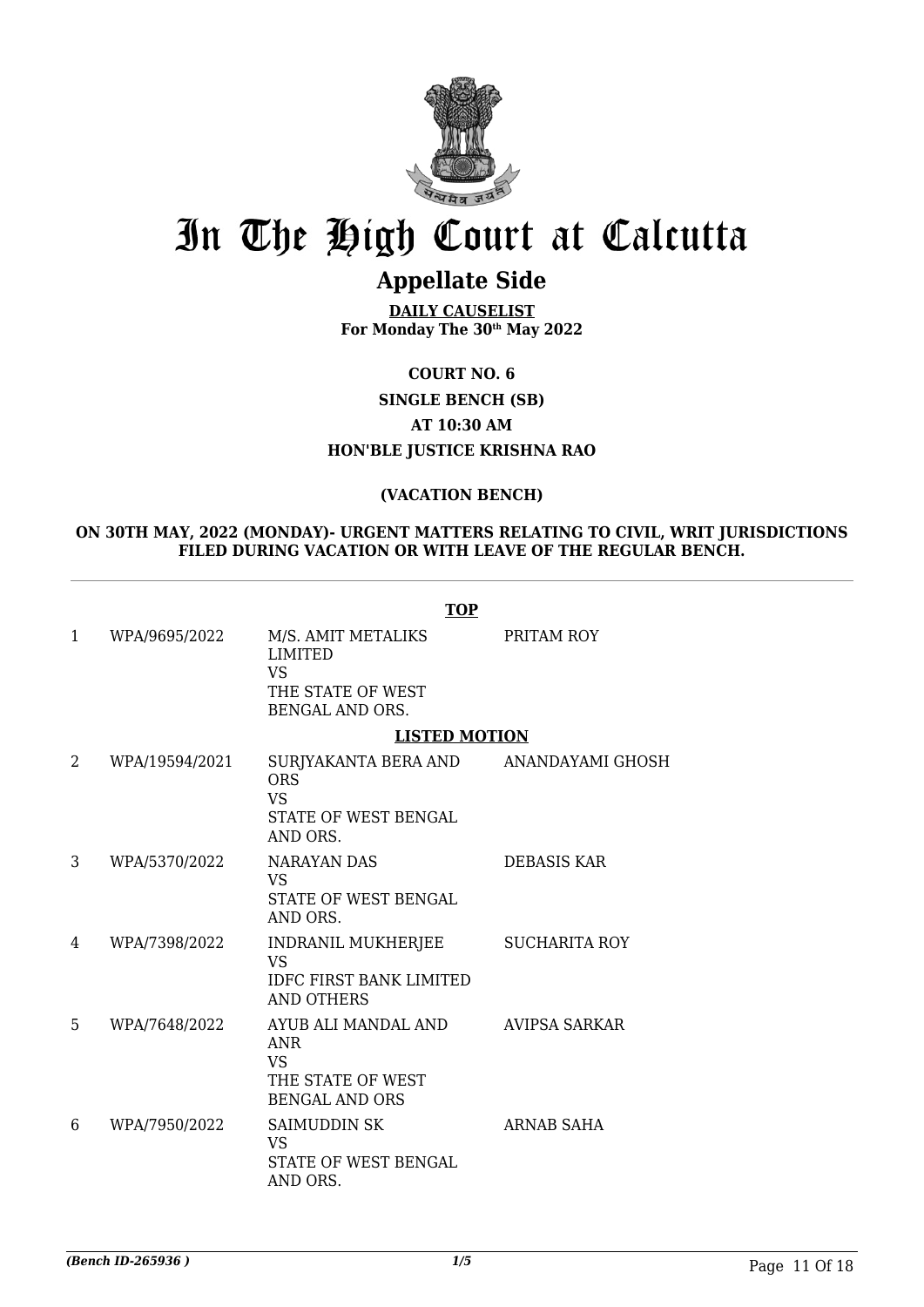| 7  | WPA/8370/2022 | BHARTIA MINI SPRING AND<br><b>ENGINEERING COMPANY</b><br><b>PVT LTD</b><br><b>VS</b><br>STATE OF WEST BENGAL<br>AND ORS. | DEBARSHI BRAHMA                       |
|----|---------------|--------------------------------------------------------------------------------------------------------------------------|---------------------------------------|
| 8  | WPA/8553/2022 | ANJANA MISHRA<br>VS<br>STATE OF WEST BENGAL<br>AND ORS.                                                                  | <b>INDRANIL HALDER</b>                |
| 9  | WPA/8569/2022 | <b>SANATAN DAS</b><br><b>VS</b><br>STATE OF WEST BENGAL<br>AND ORS.                                                      | ARUNAVA GANGULY                       |
| 10 | WPA/8584/2022 | SUKUMAR MANDAL AND<br>ANR<br><b>VS</b><br>STATE OF WEST BENGAL<br>AND ORS.                                               | SAYAK CHAKRABORTI                     |
| 11 | WPA/8747/2022 | <b>ABDUL QAIYUM</b><br><b>VS</b><br>UNION OF INDIA AND ORS.                                                              | <b>VIDHU BANSAL</b><br><b>AGARWAL</b> |
| 12 | WPA/8871/2022 | ACHINTYA KUMAR MANNA<br><b>VS</b><br>STATE OF WEST BENGAL<br>AND ORS.                                                    | ADITYA BIKRAM<br><b>MAHATA</b>        |
| 13 | WPA/8936/2022 | M/S NIRANJAN<br><b>ENTERPRISES</b><br><b>VS</b><br>UNION OF INDIA AND ORS.                                               | Moti Sagar Tiwari                     |
| 14 | WPA/9076/2022 | RAJINA BEGAM<br><b>VS</b><br>THE STATE OF WEST<br>BENGAL AND ORS.                                                        | KAMALESH<br><b>CHANDRA SAHA</b>       |
| 15 | WPA/9645/2022 | AHOK MAITI AND ORS<br><b>VS</b><br>STATE OF WEST BENGAL<br>AND ORS.                                                      | <b>PRIYANKAR</b><br>TIBREWAL          |
| 16 | WPA/9646/2022 | ALL INDIA TRINAMOOL<br><b>CONGRESS</b><br><b>VS</b><br>UNION OF INDIA AND ORS.                                           | PIYUSH AGARWAL                        |
| 17 | WPA/9656/2022 | ABID HOSSAIN AND ORS.<br>VS<br>THE KOLKATA MUNICIPAL<br><b>CORPORATION AND ORS</b>                                       | LAL MOHAN BASU                        |
| 18 | WPA/9657/2022 | SHYAMALI KUNDU<br><b>VS</b><br>STATE OF WEST BENGAL<br>AND ORS.                                                          | PAMPA DEY (<br>DHABAL)                |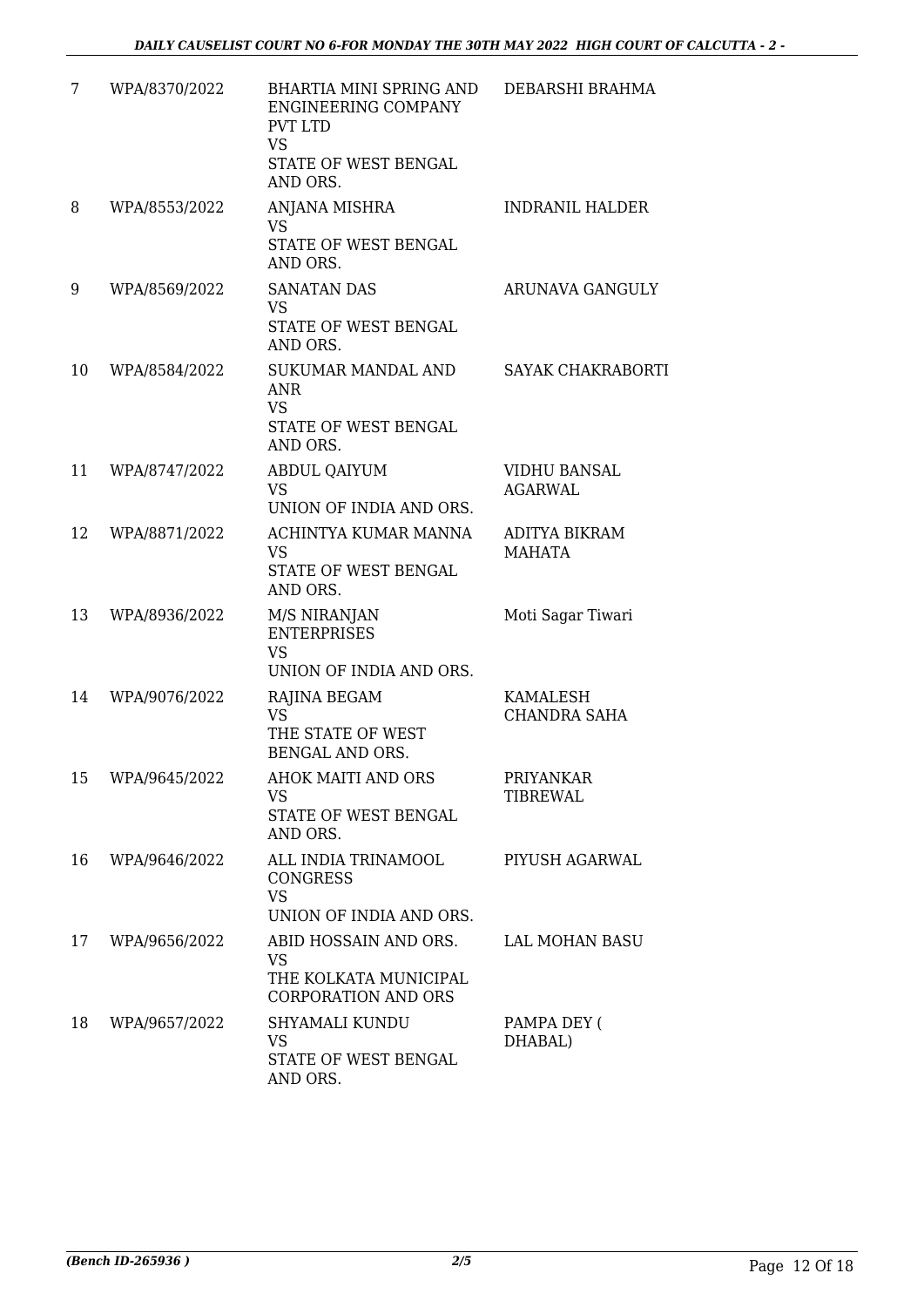| 19 | WPA/9658/2022 | MANGI LAL SUTHAR AND<br><b>ANOTHER</b><br><b>VS</b><br>STATE BANK OF INDIA AND<br><b>ANOTHER</b>     | <b>DULAL DEY</b>               |
|----|---------------|------------------------------------------------------------------------------------------------------|--------------------------------|
| 20 | WPA/9659/2022 | RINKU SAHA AND ORS.<br><b>VS</b><br>SBI AND ORS.                                                     | PRAMIT<br><b>CHAKRABORTY</b>   |
| 21 | WPA/9660/2022 | AMALA PANDA<br>VS<br>STATE OF WEST BENGAL<br>AND ORS.                                                | <b>DEBASIS KAR</b>             |
| 22 | WPA/9661/2022 | <b>BAKKAR SEKH</b><br>VS<br>STATE OF WEST BENGAL<br>AND ORS.                                         | SOURAV MUKHERJEE               |
| 23 | WPA/9662/2022 | RACHIT LOCHAN<br><b>VS</b><br>THE WEST BENGAL<br>UNIVERSITY OF HEALTH<br><b>SCIENCES AND ANOTHER</b> | PALLAVI RAY                    |
| 24 | WPA/9663/2022 | SHIB SHANKAR RUNGTA<br>VS<br>STATE OF WEST BENGAL<br>AND ORS.                                        | GAGAN JYOTI SINGH              |
| 25 | WPA/9664/2022 | RAJAB MONDAL<br><b>VS</b><br>STATE OF WEST BENGAL<br>AND ORS.                                        | SIRAJUL HAQUE<br><b>MONDAL</b> |
| 26 | WPA/9665/2022 | <b>GAFFAR SEKH</b><br><b>VS</b><br>STATE OF WEST BENGAL<br>AND ORS.                                  | NEMAI CHANDRA<br><b>BETAL</b>  |
| 27 | WPA/9666/2022 | <b>SWAPAN KUMAR SHAW @</b><br><b>SWAPAN SAU</b><br><b>VS</b><br>STATE OF WEST BENGAL<br>AND ORS.     | RITOPRITA GHOSH                |
| 28 | WPA/9667/2022 | <b>MALA SARKAR</b><br>VS<br>STATE OF WEST BENGAL<br>AND ORS.                                         | ARNAB SAHA                     |
| 29 | WPA/9668/2022 | SAHADAT HOSSAIN AND<br>ORS.<br><b>VS</b><br>STATE OF WEST BENGAL<br>AND ORS.                         | GULSANWARA<br><b>PERVIN</b>    |
| 30 | WPA/9669/2022 | <b>SULEKHA MUDI</b><br>VS.<br>STATE OF WEST BENGAL<br>AND ORS.                                       | DEBASIS SUR                    |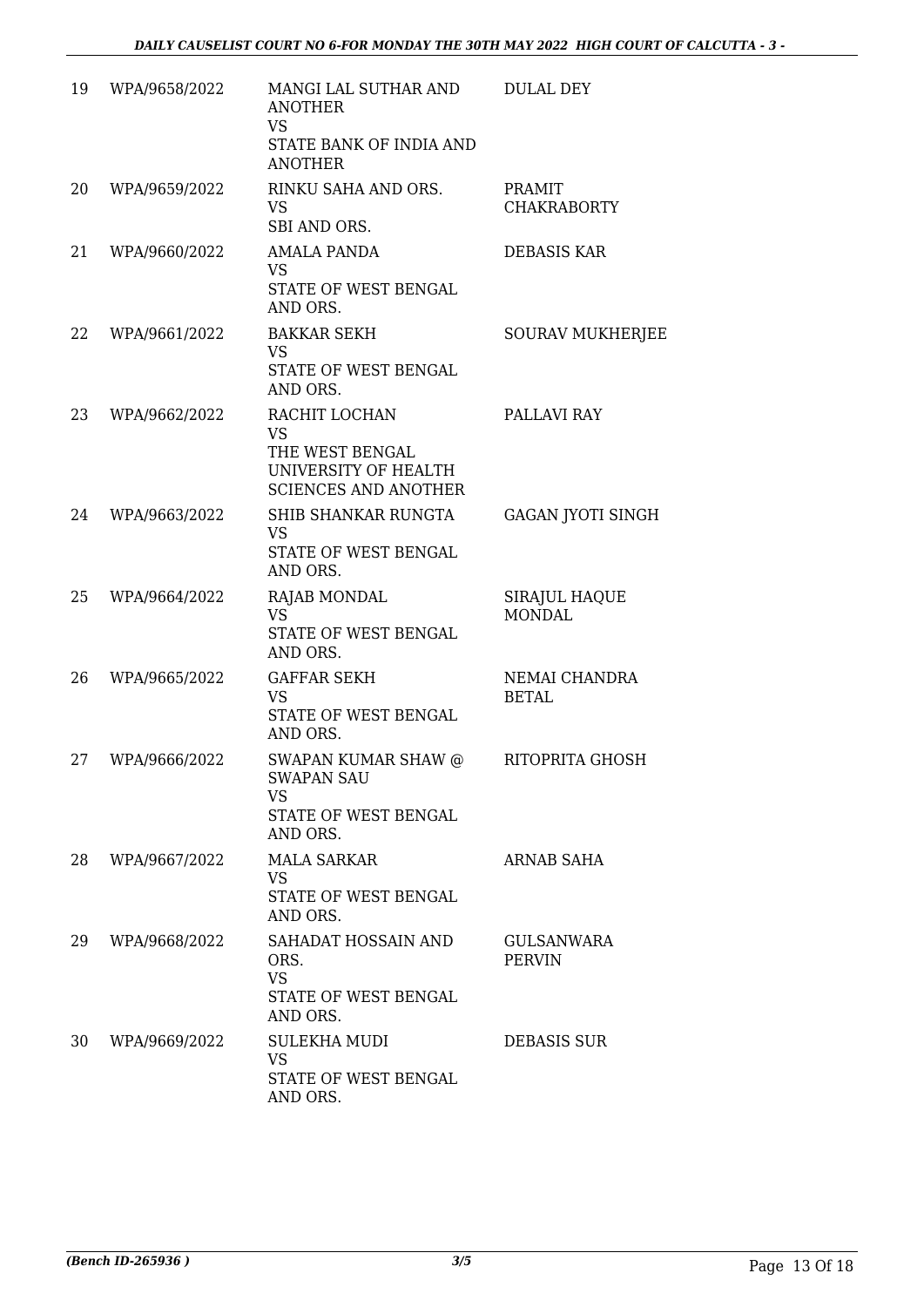| 31 | WPA/9670/2022 | <b>SK RONIR RAHMAN</b><br><b>VS</b><br>STATE OF WEST BENGAL<br>AND ORS.                                         | DEBASISH BANERJEE                  |
|----|---------------|-----------------------------------------------------------------------------------------------------------------|------------------------------------|
| 32 | WPA/9671/2022 | SOMENATH SINGH<br><b>VS</b><br>STATE OF WEST BENGAL<br>AND ORS.                                                 | DEBASIGH BANERJEE                  |
| 33 | WPA/9672/2022 | PARITOSH PAL<br>VS.<br>STATE OF WEST BENGAL<br>AND ORS.                                                         | DEBAISH BANERJEE                   |
| 34 | WPA/9673/2022 | ANINDITA SARKAR AND<br><b>OTHERS</b><br><b>VS</b><br>STATE OF WEST BENGAL<br>AND ORS.                           | PROBAL SARKAR                      |
| 35 | WPA/9674/2022 | M/S RUPDARSHI TEXTILES<br>PVT LTD AND ANOTHER<br><b>VS</b><br>THE ADJUDICATING<br><b>AUTHORITY AND ANOTHER</b>  | <b>GOUTAM DEY</b>                  |
| 36 | WPA/9675/2022 | ELECTROSTEEL CASTING<br>LTD AND ANR<br><b>VS</b><br>STATE OF WEST BENGAL<br>AND ORS.                            | PRABHAT KUMAR<br><b>SRIVASTAVA</b> |
| 37 | WPA/9676/2022 | ORDANCE FACTORIES<br>PERMANENT WORKERS<br>UNION AND OTHERS<br><b>VS</b><br>UNION OF INDIA AND ORS.              | JAGADISH RANJAN<br><b>DAS</b>      |
| 38 | WPA/9680/2022 | M/S. SONAI FOOD<br><b>MARKETING PRIVATE</b><br>LIMITED AND ANR<br><b>VS</b><br>STATE OF WEST BENGAL<br>AND ORS. | NIBEDITA PAL                       |
| 39 | WPA/9682/2022 | <b>HREDOY SEN</b><br><b>VS</b><br>STATE OF WEST BENGAL<br>AND ORS.                                              | <b>SUNNY NANDY</b>                 |
| 40 | WPA/9683/2022 | SUBHRONIL GHOSH<br><b>VS</b><br>STATE OF WEST BENGAL<br>AND ORS.                                                | PRITAM<br><b>CHAKRABORTY</b>       |
| 41 | WPA/9685/2022 | DR. ARUP MOHANTA<br><b>VS</b><br>UNION OF INDIA AND ORS.                                                        | <b>RATUL BISWAS</b>                |
| 42 | WPA/9692/2022 | PRADIP SARKAR AND ORS<br><b>VS</b><br>STATE OF WEST BENGAL<br>AND ORS.                                          | PROBAL SARKAR                      |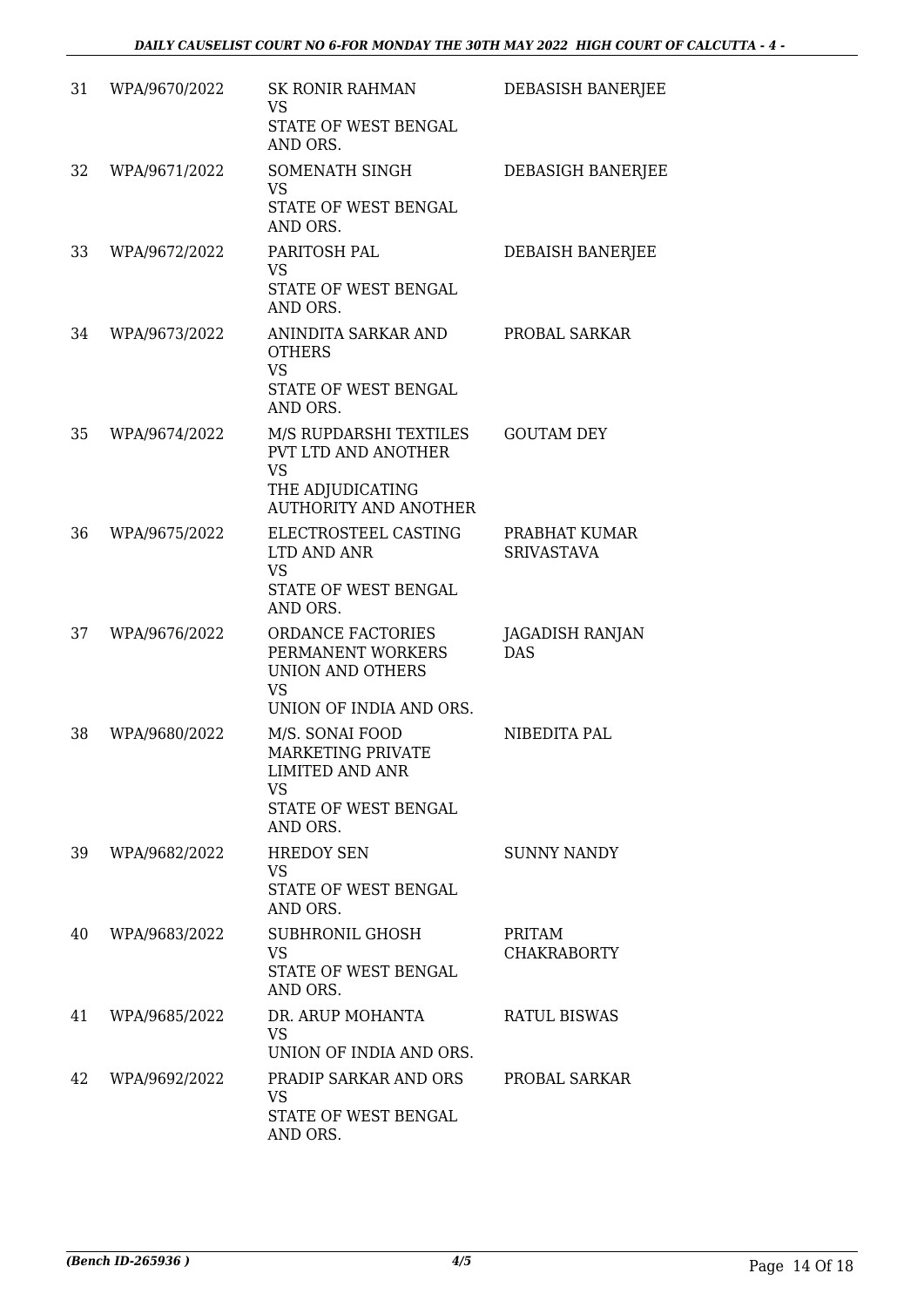| 43 | WPA/9693/2022 | MRINAL SAMADDER AND PRADYUT SAHA<br><b>ANR</b><br>VS.<br>THE STATE OF WEST<br>BENGAL AND ORS. |  |
|----|---------------|-----------------------------------------------------------------------------------------------|--|
| 44 | WPA/9694/2022 | MANAB SARKAR AND ANR PROBAL SARKAR<br>VS<br>STATE OF WEST BENGAL<br>AND ORS.                  |  |
| 45 | WPA/9702/2022 | ISHWARI PRASAD TANTIA R N GHOSE<br>AND ANR<br>VS.<br>PUNJAB NATIONAL BANK<br>AND ANR          |  |
| 46 | WPA/9705/2022 | NAND KISHOR SHAW AND KANISHK SINHA<br><b>ORS</b><br>VS.<br>STATE OF WEST BENGAL               |  |
|    |               | <b>CIVIL REVISION</b>                                                                         |  |
| 47 | CO/1421/2022  | SIMPLEX PROJECTS LTD AVIRUP CHATTERJEE<br><b>VS</b><br><b>ICICI BANK LTD AND ORS</b>          |  |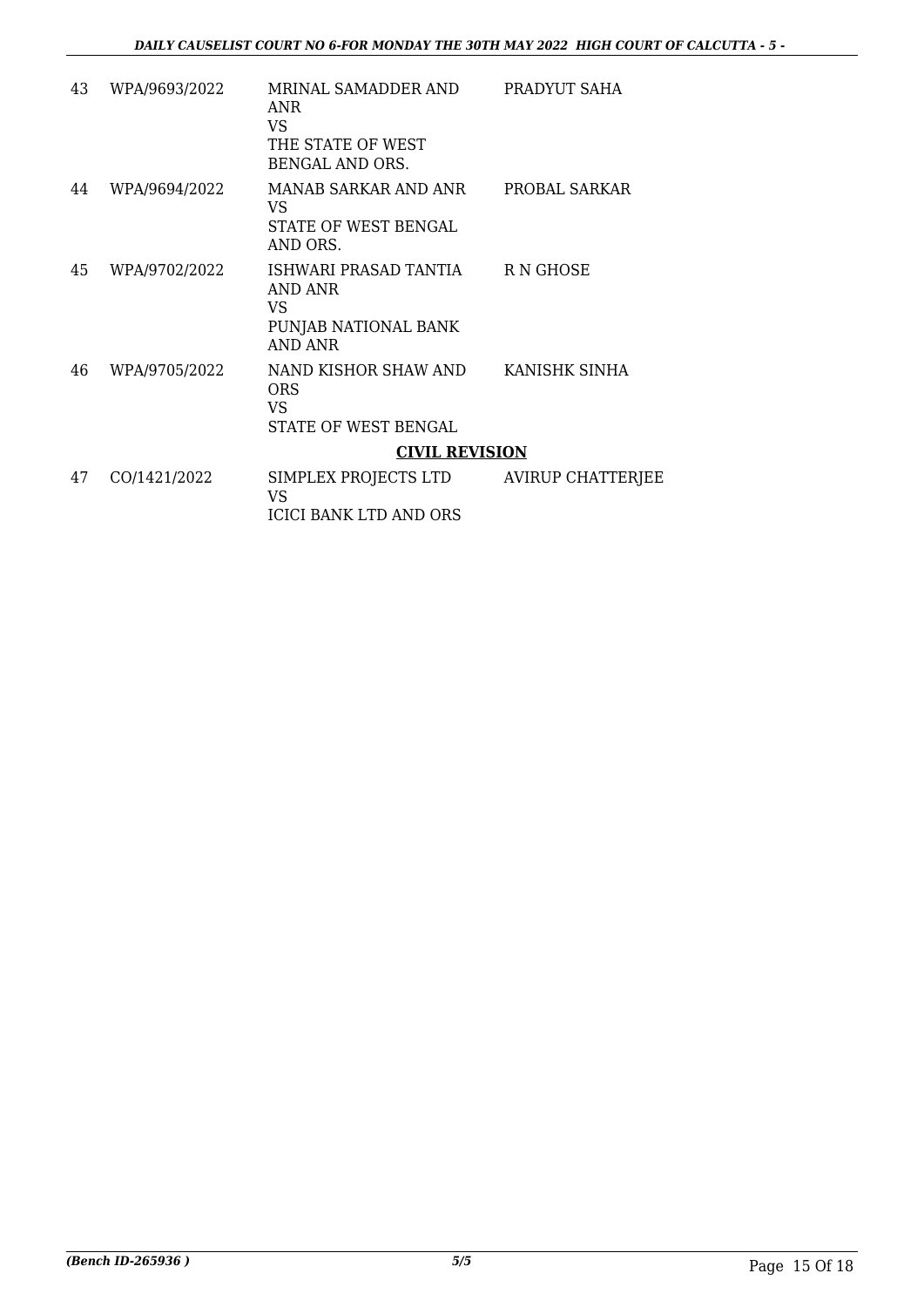

## **Appellate Side**

**DAILY CAUSELIST For Monday The 30th May 2022**

**COURT NO. 7 SINGLE BENCH (SB) AT 10:30 AM HON'BLE JUSTICE BIBHAS RANJAN DE (VACATION BENCH)**

**ON 30TH MAY, 2022 (MONDAY)- URGENT MATTERS RELATING TO CRIMINAL JURISDICTION FILED DURING VACATION OR WITH LEAVE OF THE REGULAR BENCH.**

#### **EXTENSION OF INTERIM ORDER**

| ARVIND KUMAR SINGH &<br>CRR/1068/2020<br>ORS<br>VS<br>STATE OF WEST BENGAL &<br>ANR | MAYUKH<br>MUKHERJEE |
|-------------------------------------------------------------------------------------|---------------------|
|-------------------------------------------------------------------------------------|---------------------|

IA NO: CRAN/1/2020(Old No:CRAN/3071/2020), CRAN/2/2020, CRAN/3/2020, CRAN/4/2020, CRAN/5/2022

#### **APPLICATION**

| CRR/980/2022 | MAHASENA CHOWDHURY<br>AND ANR<br>VS<br>STATE OF WEST BENGAL<br>AND ANR | MS SHARMISTHA<br><b>CHINA</b> |
|--------------|------------------------------------------------------------------------|-------------------------------|
|              |                                                                        |                               |

IA NO: CRAN/1/2022

#### **APPLICATION FOR BAIL**

| 3 |                                  | CRM (SB)/107/2022 SANTU MISHRA AND ANR<br>VS<br>STATE OF WEST BENGAL | <b>SANDIP KUMAR</b><br><b>MONDAL</b> |
|---|----------------------------------|----------------------------------------------------------------------|--------------------------------------|
| 4 | CRM (SB)/108/2022 CHAYA BANERJEE | VS<br>STATE OF WEST BENGAL                                           | SAFDAR AZAM                          |
| 5 | CRM (SB)/109/2022 SWAPAN BISWAS  | VS<br>STATE OF WEST BENGAL                                           | SAFDAR AZAM                          |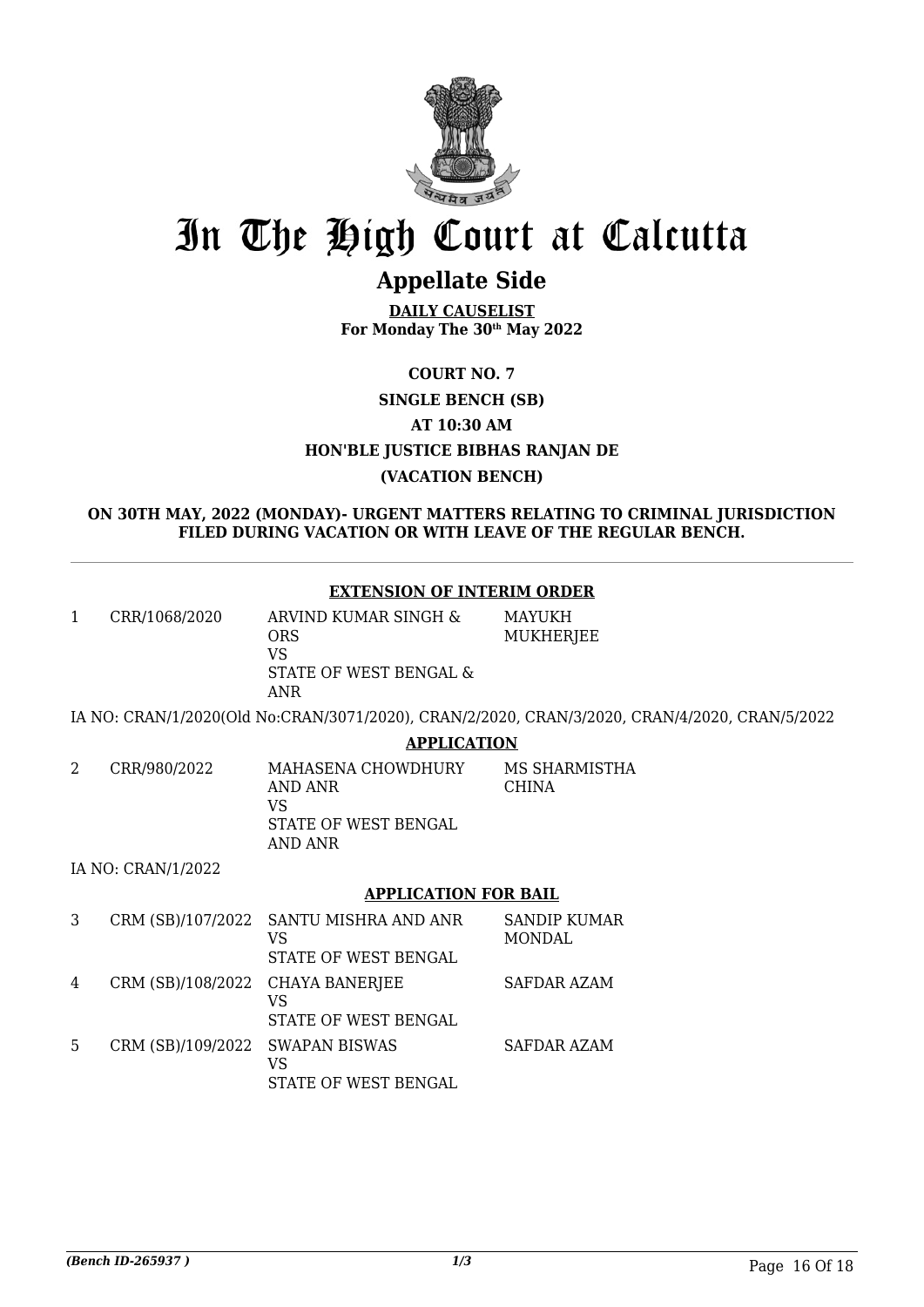| 6  | CRM (SB)/110/2022 | SOUMEN BISWAS @ LITAN<br><b>BISWAS</b><br><b>VS</b><br>THE STATE OF WEST<br><b>BENGAL</b> | <b>SANDIP KUMAR</b><br><b>MONDAL</b> |
|----|-------------------|-------------------------------------------------------------------------------------------|--------------------------------------|
|    |                   | <b>CRIMINAL REVISION</b>                                                                  |                                      |
| 7  | CRR/1823/2022     | UTPAL SARKAR @ SHIBA<br><b>VS</b><br>STATE OF WEST BENGAL                                 | KALYAN KUMAR<br><b>BHATTACHERJEE</b> |
| 8  | CRR/1824/2022     | NANDA MONDAL @<br>SINANDA MONDAL<br><b>VS</b><br>STATE OF WEST BENGAL                     | ARNAB SAHA                           |
| 9  | CRR/1825/2022     | MANJUR SK. @ MANJUR<br><b>SHAIKH</b><br><b>VS</b><br>STATE OF WEST BENGAL<br>AND ANR.     | <b>ABDUR RAKIB</b>                   |
| 10 | CRR/1826/2022     | MD. DALAI LAMA<br><b>VS</b><br>STATE OF WEST BENGAL                                       | DEBASIS KAR                          |
| 11 | CRR/1827/2022     | DIPANJAN BHATTACHARJEE<br>AND ANR.<br><b>VS</b><br>STATE OF WEST BENGAL                   | <b>SUAMN DE</b>                      |
| 12 | CRR/1828/2022     | LYLE BIBI @ LAILI SEKH<br><b>VS</b><br>STATE OF WEST BENGAL                               | PRONOJIT MANNA                       |
| 13 | CRR/1829/2022     | ALAMGIR GAZI AND ANR.<br>VS<br><b>UNION OF INDIA</b>                                      | PRONOJIT ROY                         |
| 14 | CRR/1830/2022     | <b>MOLOY BANERJEE</b><br><b>VS</b><br>STATE OF WEST BENGAL                                | PIYALI DUTTA                         |
| 15 | CRR/1831/2022     | SOUVIK MAJUMDER @<br>NARU<br><b>VS</b><br><b>STATE OF WEST BENGAL</b>                     | <b>DEBASIS KAR</b>                   |
| 16 | CRR/1832/2022     | SUBHAM ROY CHOUDHURY<br><b>VS</b><br>STATE OF WEST BENGAL<br><b>AND ANOTHER</b>           | AJOY ROY<br><b>CHOUDHURY</b>         |
| 17 | CRR/1833/2022     | <b>JNANAJIT DUTTA</b><br>VS<br>CENTRAL BUREAU OF<br><b>INVESTIGATION AND ORS</b>          | RIJU GHOSH                           |
| 18 | CRR/1834/2022     | <b>SHIV KUMAR SHAW</b><br>VS<br>STATE OF WEST BENGAL<br>AND ANR.                          | NILADRI KHANRA                       |